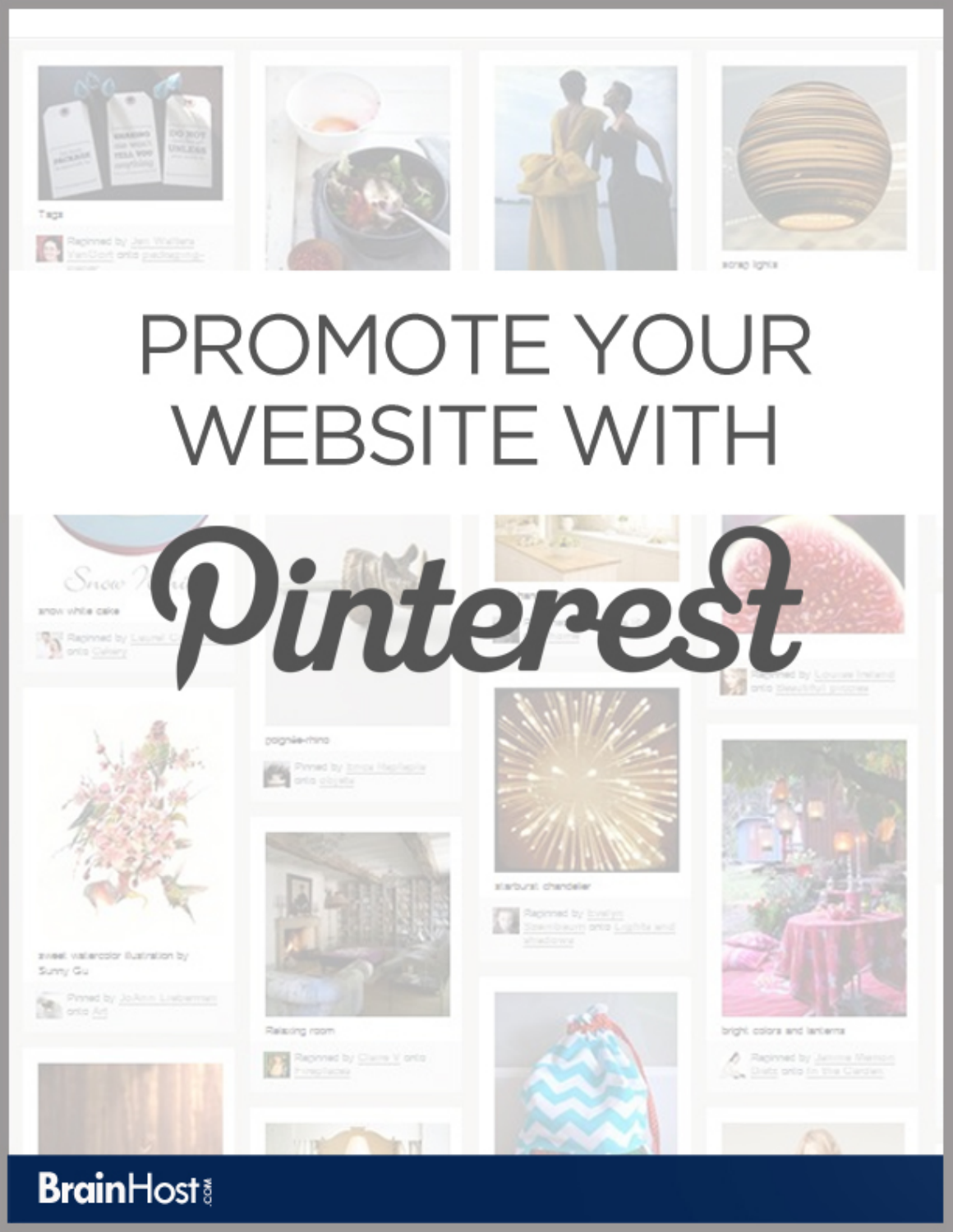# **Table of Contents**

| Pins, Boards, Likes, Repinning, and Comments Explained  10    |  |
|---------------------------------------------------------------|--|
|                                                               |  |
|                                                               |  |
|                                                               |  |
|                                                               |  |
|                                                               |  |
|                                                               |  |
|                                                               |  |
|                                                               |  |
| You Already Have a Market If You Have Facebook or Twitter  17 |  |
|                                                               |  |
|                                                               |  |
|                                                               |  |
|                                                               |  |
|                                                               |  |
|                                                               |  |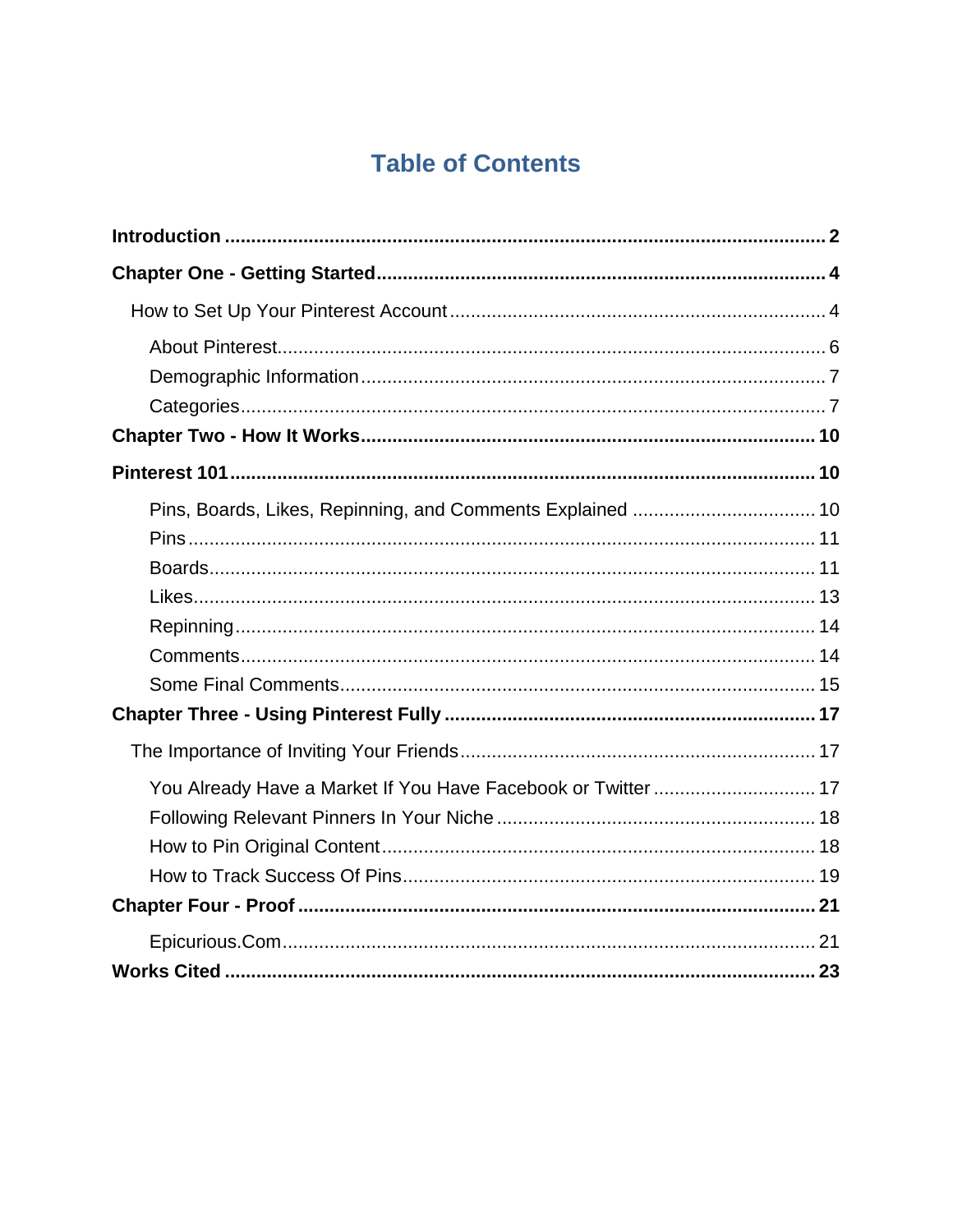## **Introduction**

<span id="page-2-0"></span>Millions of consumers know about the popularity of scrapbooking. Through the use of specialty papers, unique scissors and cutting tools, stickers and other paper goods, a "scrapper" can enhance his or her own photos and images in a compelling and unique manner. This makes it a wonderful way to present visually almost any sort of interest, activity, event, idea, memory or product.

Many people are also aware of the way to use a bulletin board to display information in various ways. These can be boards inside a home or in a public place, and it is usually meant to provide a place where a diversity of ideas can be quickly seen and easily understood.

These two things are the fundamental concepts behind the Pinterest website too. Instead of featuring lines of text that seek to explain an idea or thought, the site allows its social networkers to "show" their lifestyle, merchandise, and ideas through individual "boards" that rely mostly on visuals (plus a few terms in the form of captions) referred to as "pins."

Part bulletin board, part scrapbook, and part blog, the Pinterest account is an ideal tool for all of the world's creative thinkers, but is also a fabulous tool for the world's creative marketers, business owners, and different organizations too. Pinterest is also an ideal way to drive a huge amount of traffic to your site or blog.

Need some clarification? Currently, Chobani yogurt, Dyson vacuum cleaners, Etsy.com, and even the famous Nike shoe brand have wildly popular Pinterest pages. What makes their pages or boards so appealing is that they are NOT used as sales pages but are instead visual expressions about the culture or lifestyle that is enjoyed by those choosing the brand or service.

For example, take a look at the Peapod grocery delivery service home page on Pinterest and you will see boards that depict delicious soups, St. Patrick's Day food ideas, and so much more. There is even a board showing the many delivery vehicles, but nowhere is there a blatant promotional item or link that works as a push or call to action.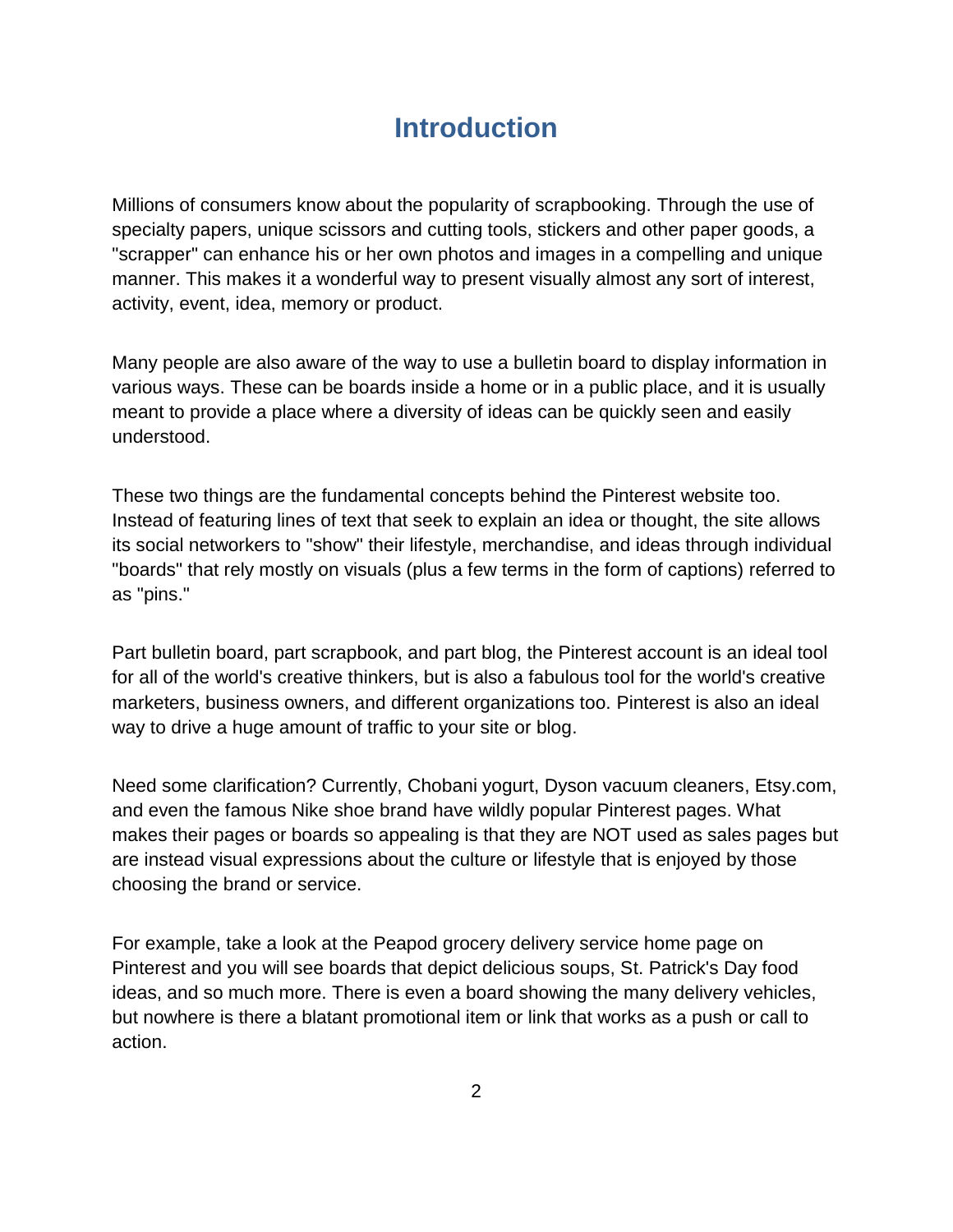This guide is going to cover the ways that you too can begin to use Pinterest to promote your website or blog, and how this new visual approach makes for a very powerful and appealing technique.

Before we get into the "how to" portion, however, let's just take a moment to identify a few essential facts about Pinterest.

- It is NOT the same as Facebook or Twitter because it is mostly visual
- It is currently beating such competitors are Google+ and LinkedIn (according to Experian's Hitwise report and other sources, Pinterest ranks in the top five social networks) in terms of visitation and popularity
- It is NOT to be used as a blatant tool for self-promotion
- It IS meant to drive traffic to a website
- It will be most valuable when partnered with true networking activities (For example, it is those who leave comments, "repin" and who follow others who will see the most returns from Pinterest activity)

With these things in mind, let's begin to learn more about Pinterest and to understand the facts above a bit better.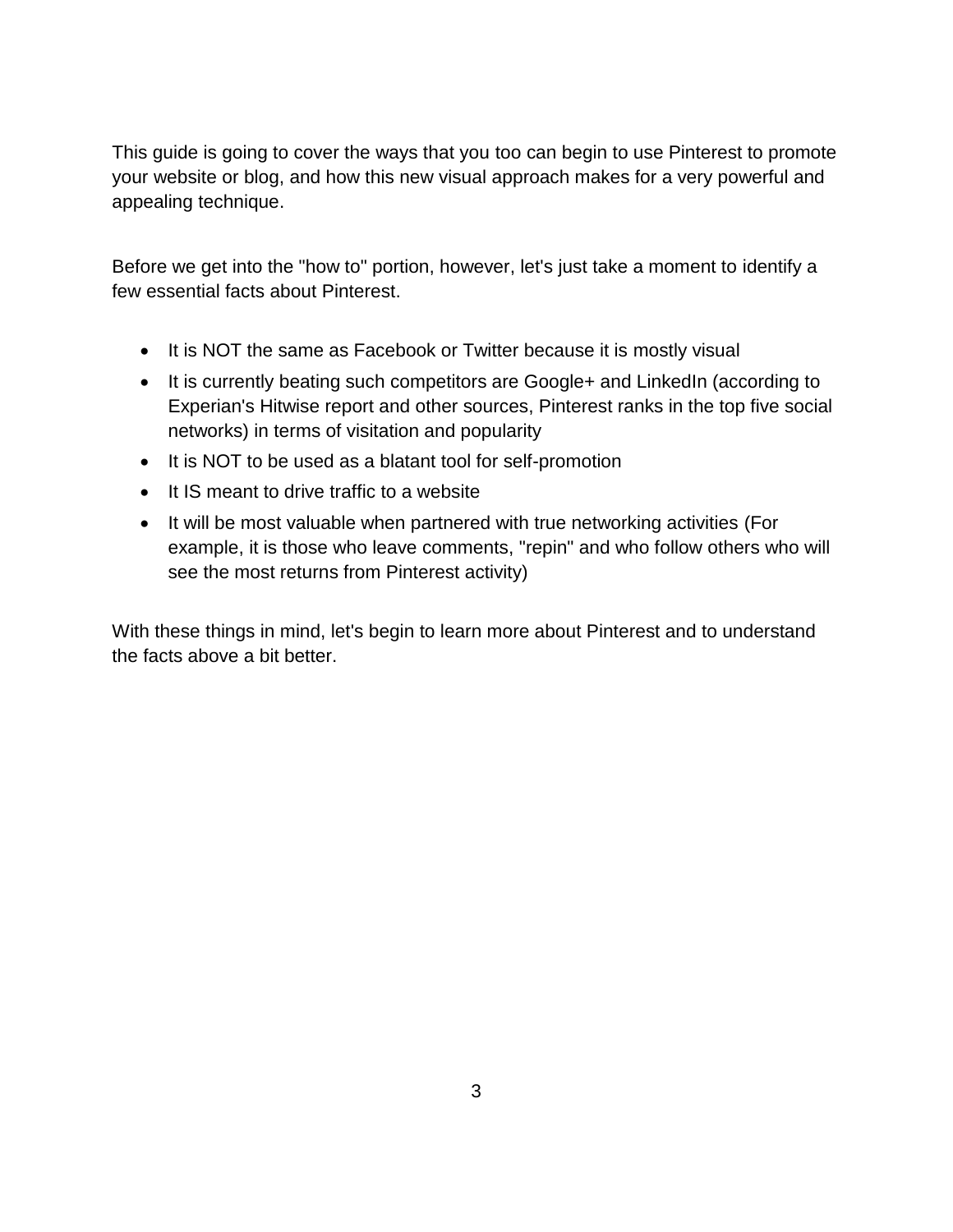## **Chapter One - Getting Started**

#### <span id="page-4-1"></span><span id="page-4-0"></span>**How to Set Up Your Pinterest Account**

To begin with, there is the proverbial "good news and bad news" where Pinterest accounts are concerned. Here's the bad news: right now Pinterest is by "invitation only." Now, here's the good news: they are not hesitant to extend an invitation to most of the visitors who request one.

If you have a colleague or friend already using Pinterest you can also ask them to extend an invitation to join too. This circumvents and shortens the account creation process, and is a good opportunity if you have access to someone willing to share the invitation.

So, follow these steps to begin setting up your account:

1. Head to Pinterest.com where you will immediately see the bold red "Request an Invite" button. This opens a dialogue that asks for your email address.

NOTE: Before submitting the email, be sure it is the one that you use for any business accounts on sites like Twitter. This is the only way you can share the pins through the service, which is something you WANT TO DO. Currently, there is no way of linking a Facebook business page to the Pinterest account, and you can only connect personal profiles. This is not a wise thing to do and is the reason we emphasize using a business Twitter account instead.

- 2. You will be asked to activate the account, and this is the time to be certain that your user profile is as accurate and detail-rich as you need it to be. This usually means that you need to be sure to include:
	- a. The company name
	- b. The company logo
	- c. A relevant photo if no logo is used
	- d. A brief description of your business
	- e. Links to your website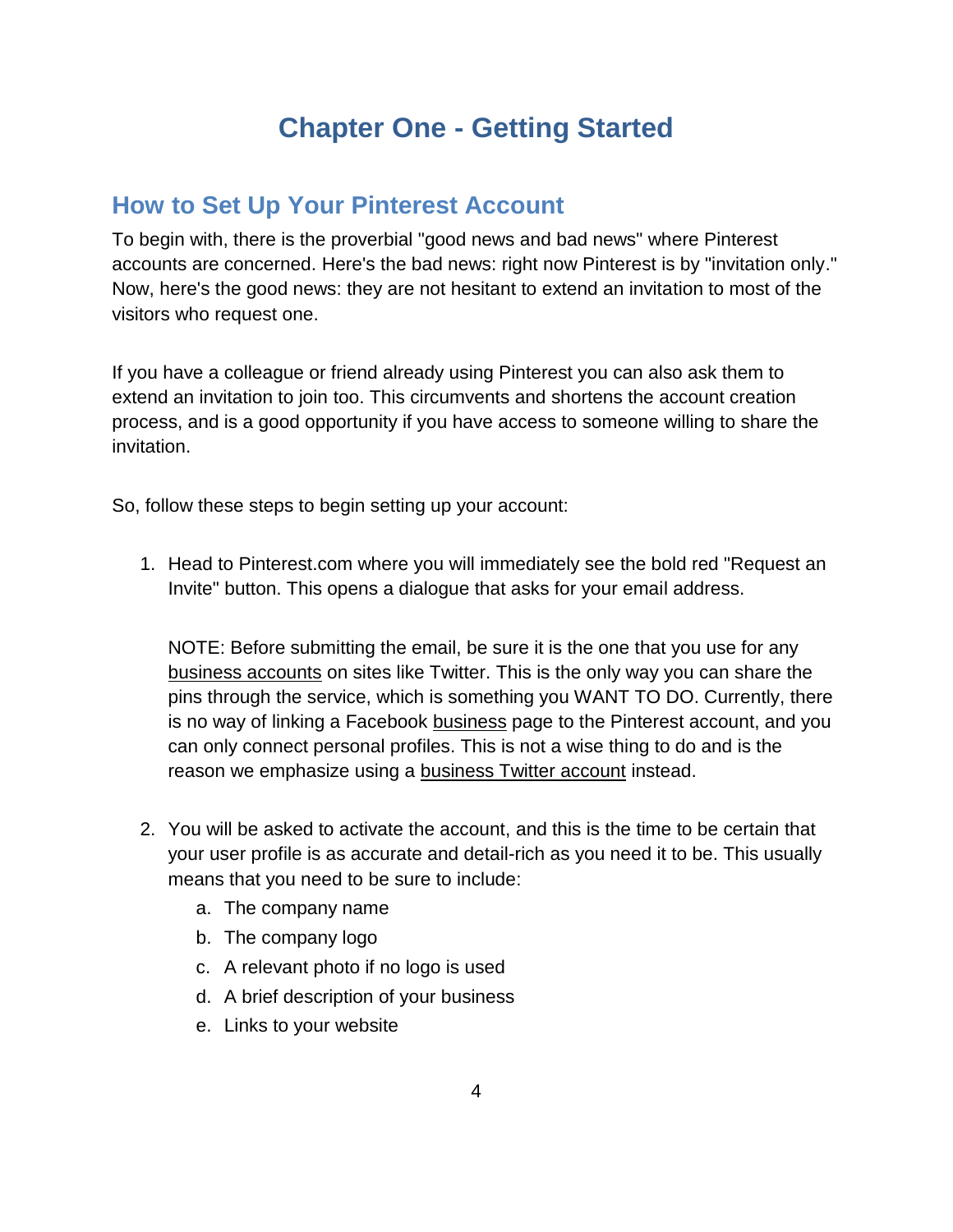- f. To ensure that the "Visibility" button is NOT clicked to the "Off" setting as this hides the profile from all search engines and prevents indexing and any SEO benefits
- 3. Consider streamlining your usage of Pinterest at the time of registration by installing some of the browser extensions and add-ons available. These include:
	- a. For Chrome Browsers:
		- i. Pinzy enlarges any image posted to Pinterest whenever the user "hovers" their pointer over the thumbnail;
		- ii. Pin Search lets you perform a Google search on any image that appears in Pinterest (you can find all of the sites where this same image appears, learn about the designer or artist, and more)
		- iii. Pinterest Pin It, by Shareholic, allows you to send any image from any website to your relevant pinboard
		- iv. Pin It! allows you to use a keyboard shortcut to pin a site to one of your boards
		- v. Quick Pinterest lets you right click any image, and choose the right board to post
		- vi. Easypinner for Pinterest creates a Pinterest share button over any image on the web and you can just click it to share it on one of your pinboards
		- vii. Pinterest Recent Activity Expander allows you to see thumbnails of all "repins" you posted and indicates new followers
	- b. For Firefox browsers:
		- i. Pinterest Right Click allows you to create and upload new pins by using the right click function of your mouse
		- ii. Pin It button for the toolbar, directly from the Pinterest "Goodies" section, lets you grab an image from any website and place it on any of your pinboards (Using this tool allows you to automatically retain the source link as well, which gives credit to the creator of the image)

*NOTE: Because Pinterest is only now emerging as a potent marketing tool there is not yet a flood of tools, but this is changing even as this guide goes to print. Make a point of researching if there are any Pinterest tools*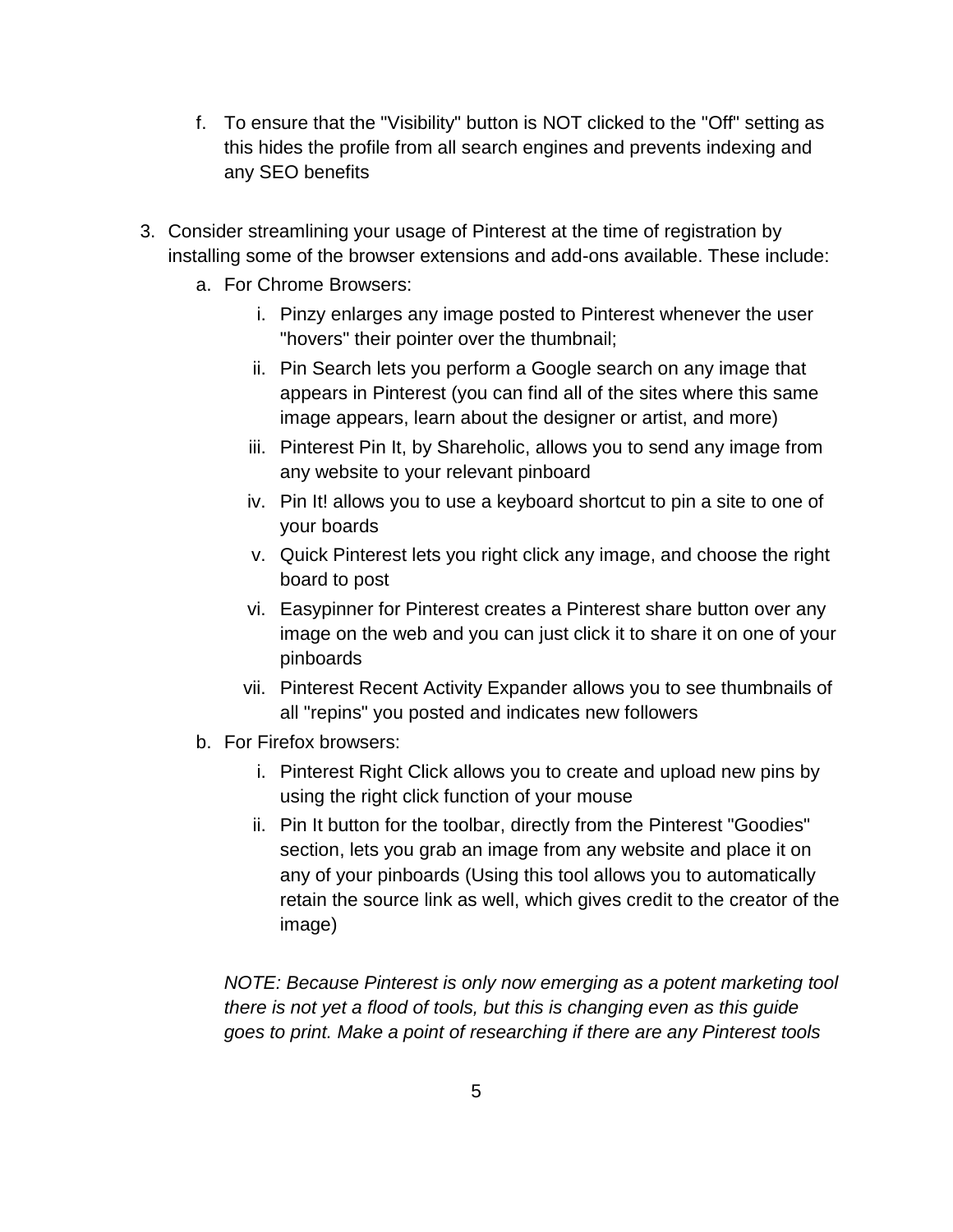*available for your preferred browser as there are new marketing, tracking, and user tools appearing on a frequent basis.*

4. Begin promoting others - Yes, it does sound like a cliché that you have to "give to receive," but this is how Pinterest works best. For instance, your participation in the entire network is going to appear far more genuine if you begin by putting a spotlight on other Pinterest users, and it may be the only feasible approach. Consider that even many established brands don't have social networking success just because they create a page. Instead, you have to create the page AND begin demonstrating that you are of "like mind" to your target audience. This is best done through Pinterest association or repinning.

For example, let's say you have a fashion blog. Rather than creating boards that are only specific to your taste or style, pin photographs and images of images that have already been shared by other fashion and design Pinners (the technical term for those using Pinterest), comment on images, and generally interact with the same sphere of people interested in YOUR type of fashion.

If you keep in mind that Pinterest is mostly visual and is very friendly to blogs and websites that emphasize a "lifestyle" you will be able to develop successful boards.

This doesn't mean that the site is going to be useful only to those who are focused on some sort of culture or lifestyle, but it does mean that if you want to generate traffic you have to:

- Identify your market (and any niches)
- Pin and re-pin materials from other Pinterest users with similar interests or messages
- Strive to create a relationship with your target audience

It also helps to know all about Pinterest to see how to use it to your best advantage...

## <span id="page-6-0"></span>**About Pinterest**

Pinterest defines itself as a site that: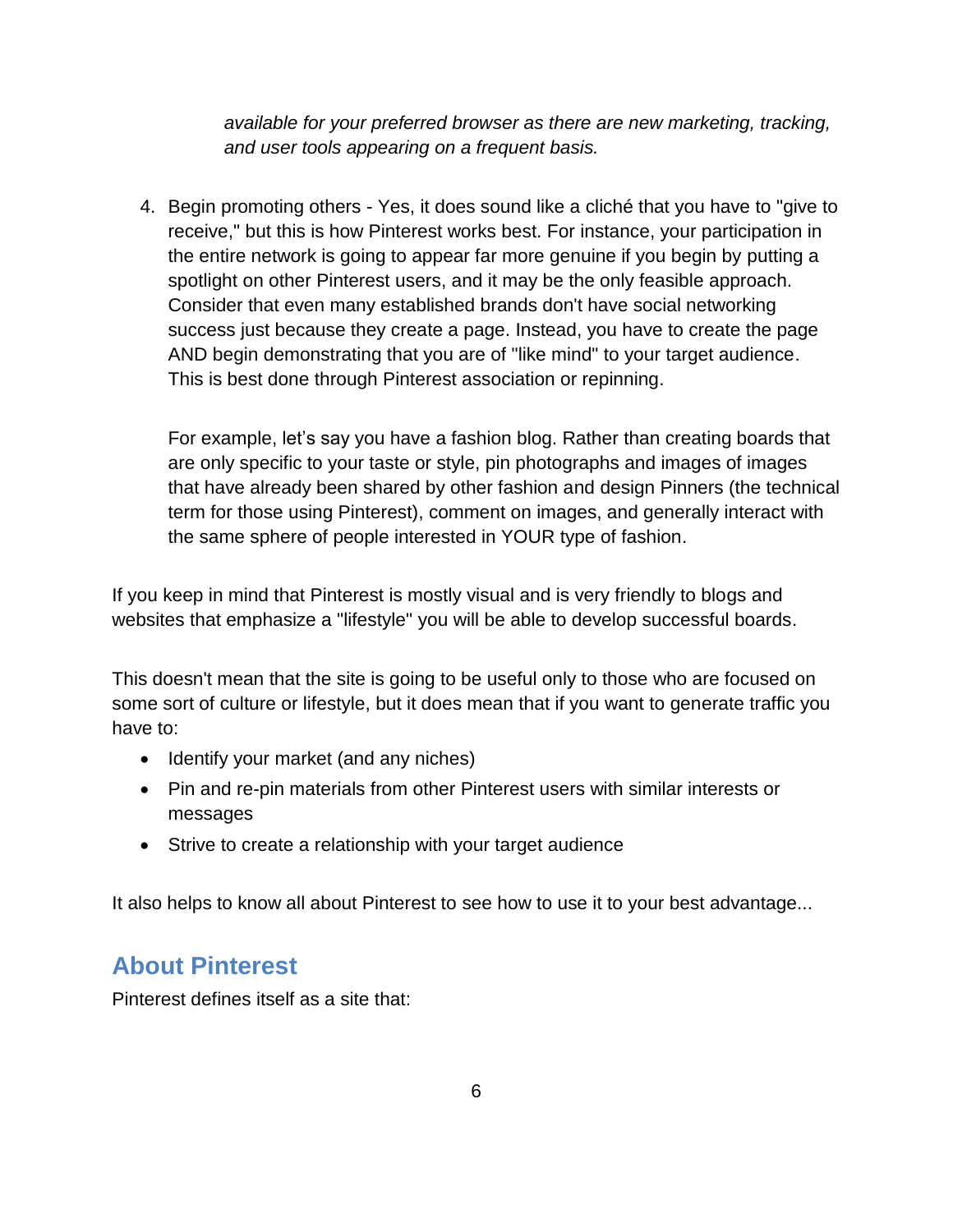*"Lets you organize and share all the beautiful things you find on the web. People use pinboards to plan their weddings, decorate their homes, and organize their favorite recipes...Best of all, you can browse pinboards created by other people. Browsing pinboards is a fun way to discover new things and get inspiration from people who share your interests."*

Their formally established mission is to "connect everyone in the world through the 'things' they find interesting." Thus, it is a wonderful marketing venue because it uses the visual to attract interested parties, but it doesn't mean that your audience is as global as you might hope.

To fully understand this, we need to look at the current demographics...

#### <span id="page-7-0"></span>**Demographic Information**

The Econsultancy.com site released interesting information about the market data for Pinterest. What they discovered was:

- The site receives around 1.5 million visitors per day, but that around 80 percent of those visitors are females ranging in age from 25 to 34 (roughly 55% of the group was in this bracket) or 35-44 (around 25% of the visitors were in this group).
- The data also shows that only one quarter of the visitors have a Bachelor's degree or higher as well. (Chowney, 2012)

Additionally, Experian Hitwise data from late 2011 documented that the site can be seen as being divided clearly in terms of the "segments" or categories most frequently viewed or utilized...

#### <span id="page-7-1"></span>**Categories**

As of early 2012, the statistics attached to Pinterest usage indicates that there are three primary categories or "lifestyle segments" strongly at work. These are groups created by Experian and which are identified within their "mosaic" formula (see the complete list at [http://www.experian.com/assets/marketing-services/brochures/mosaic-brochure.pdf\)](http://www.experian.com/assets/marketing-services/brochures/mosaic-brochure.pdf).

The biggest groups from the Experian Mosaic Lifestyle Segments currently using Pinterest are: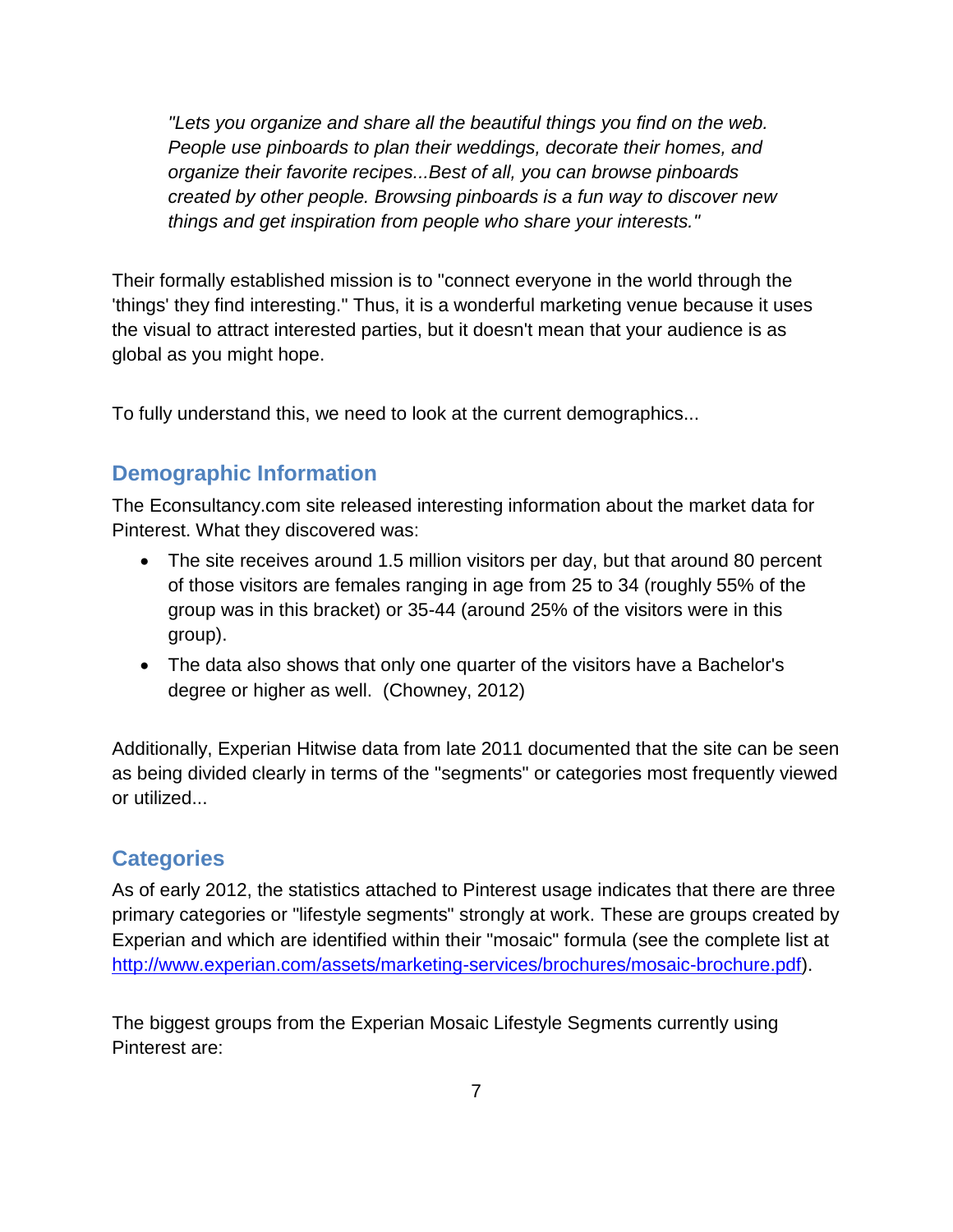- 1. Type C14: Boomers and Boomerangs These are the classic "baby boomer" adults and their teenage children. They account for ten percent of Pinterest visitation and will tend to use "imagery related" materials that match their online habits. Thus, this is a group that uses travel, DIY and home improvement pinboards, among others.
- 2. Type BO8: Babies and Bliss These are families with more than five people, parents in their thirties or forties and with both parents working full time. This considered an "upscale" and shopping oriented group that pins "convenience" images and brands.
- 3. Type F23: Families Matter Most This is the young and middle class family that remains active and shows interest in the practical. Thus, these visitors are likely to seek "easy recipes, child-friendly activities and healthy living."

(Chowney, 2012)

What you can take from these facts is clear: the dominant interests on Pinterest right now are families and family life, activities and food. Additionally, you also know that the majority of the audience is female. What is so interesting about this is that the three groups listed above will have three very different perspectives on these issues based mostly on income and free time.

This means that you have to know how to use Pinterest to organize and "curate" your pinboards in a way that attracts the attention of the target group, and to find others to associate your pinboards with as well.

You should also know that the pinboard creation process asks users to choose appropriate categories with which to tag their images as well. These include:

- Architecture
- Art
- Cars and Motorcycles
- Design
- DIY and Crafts
- Education
- Film, Music and Books
- Fitness
- Food and Drink
- Gardening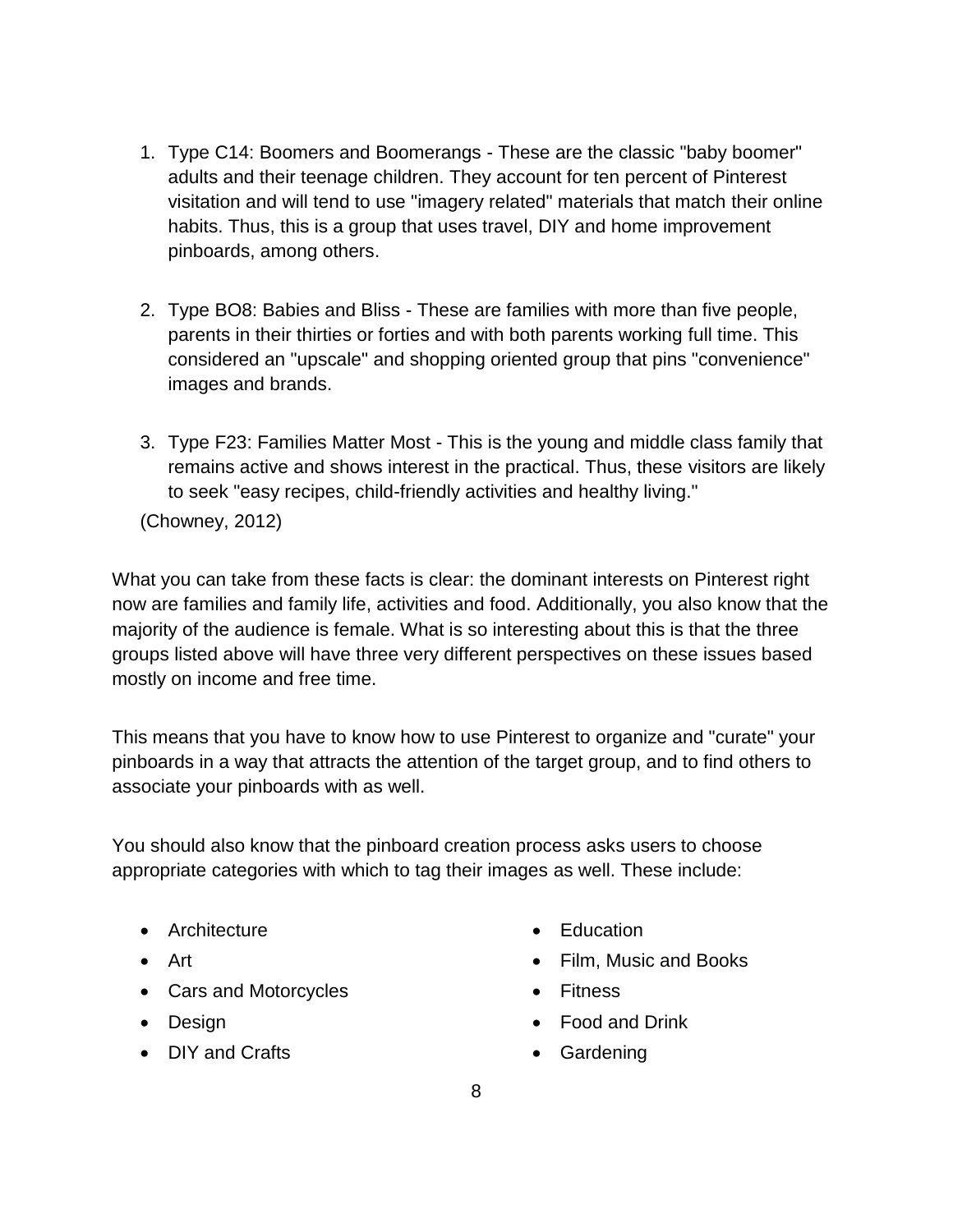- Geek
- Hair and Beauty
- History
- Holidays
- Home Decor
- Humor
- Kids
- My Life
- Women's Apparel
- Men's Apparel
- Outdoors
- People
- Pets
- Photography
- Print and Posters
- Products
- Science and Nature
- Sports
- Technology
- Travel and Places
- Wedding and Events
- Other

Whenever a visitor reaches the Pinterest home page they can choose from "Everything" meaning all of the categories above, but they can also select "Videos," "Popular" and "Gifts" (which is organized by price). It is important to use these categories when creating pinboards or adding pins because it allows your content to be found by your targeted audience. We cover this in more detail below.

To master all of this we will take a brief look at how Pinterest actually "works," and then we will move on to very specific tasks in a subsequent chapter...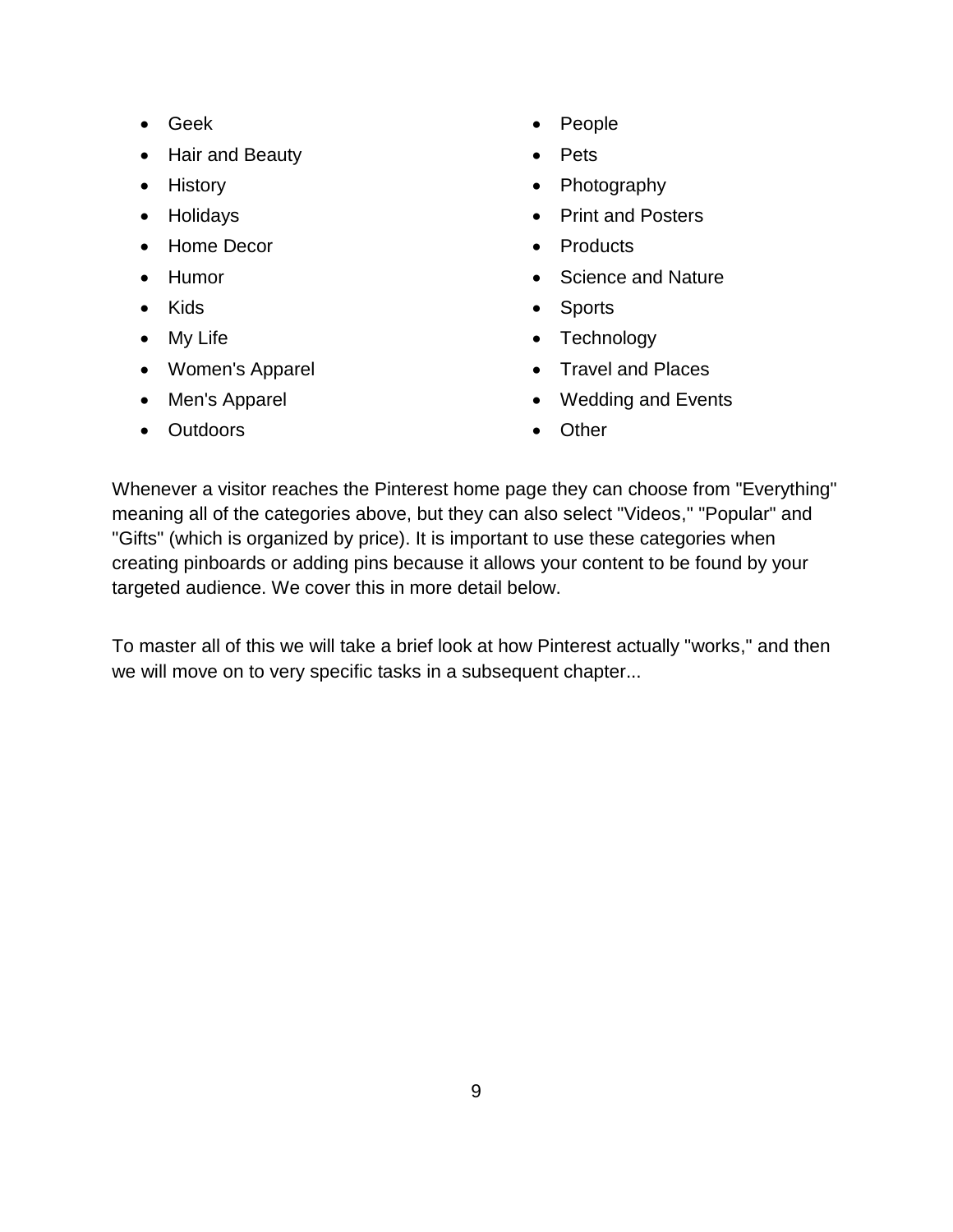## **Chapter Two - How It Works**

### <span id="page-10-1"></span><span id="page-10-0"></span>**Pinterest 101**

Once you have created your account you can then start using pins and boards to depict your message. You can then "like" pins that others have posted, you can "repin" material to one of your boards, and you can also add comments to those you follow.

You will also be able to use things such as the "Follow" button for Pinterest on your blog or website. You can also incorporate the "Pin It" button to your site or blog as well. These will partner nicely with the Facebook, Twitter, RSS and other buttons that are essential to a successful site. This makes it easier than ever for visitors to begin spreading the word about your merchandise, services or information.

You should also use existing social networks to recommend your pins. For instance, make a Tweet about a new pin or pinboard, etc. Most experts also indicate that the creation of "hashtags" that appear on Twitter or Google+, and which are then used to tag or describe pins, can make for some remarkably dynamic and integrated marketing. The trick is to track how this is succeeding or failing.

Eventually, this means you also need to rely on the analytics and tracking tools so readily available. Most marketing experts suggest that you include links back to your website, blog or landing pages in the pins. This is usually the key to getting traffic to your site and not just your pinboards. You can then begin tracking your "referrals" and leads created from Pinterest actions and activities.

Let's keep all of this in mind as we learn the basics of Pinterest...

#### <span id="page-10-2"></span>**Pins, Boards, Likes, Repinning, and Comments Explained**

Let's start with the most basic item - the pin. Pinterest takes its name from the "pins" that you use to show your "interest" in something...thus "Pinterest." Catchy right? It only gets better because a pin is an image, photo or video from any website or from your own computer.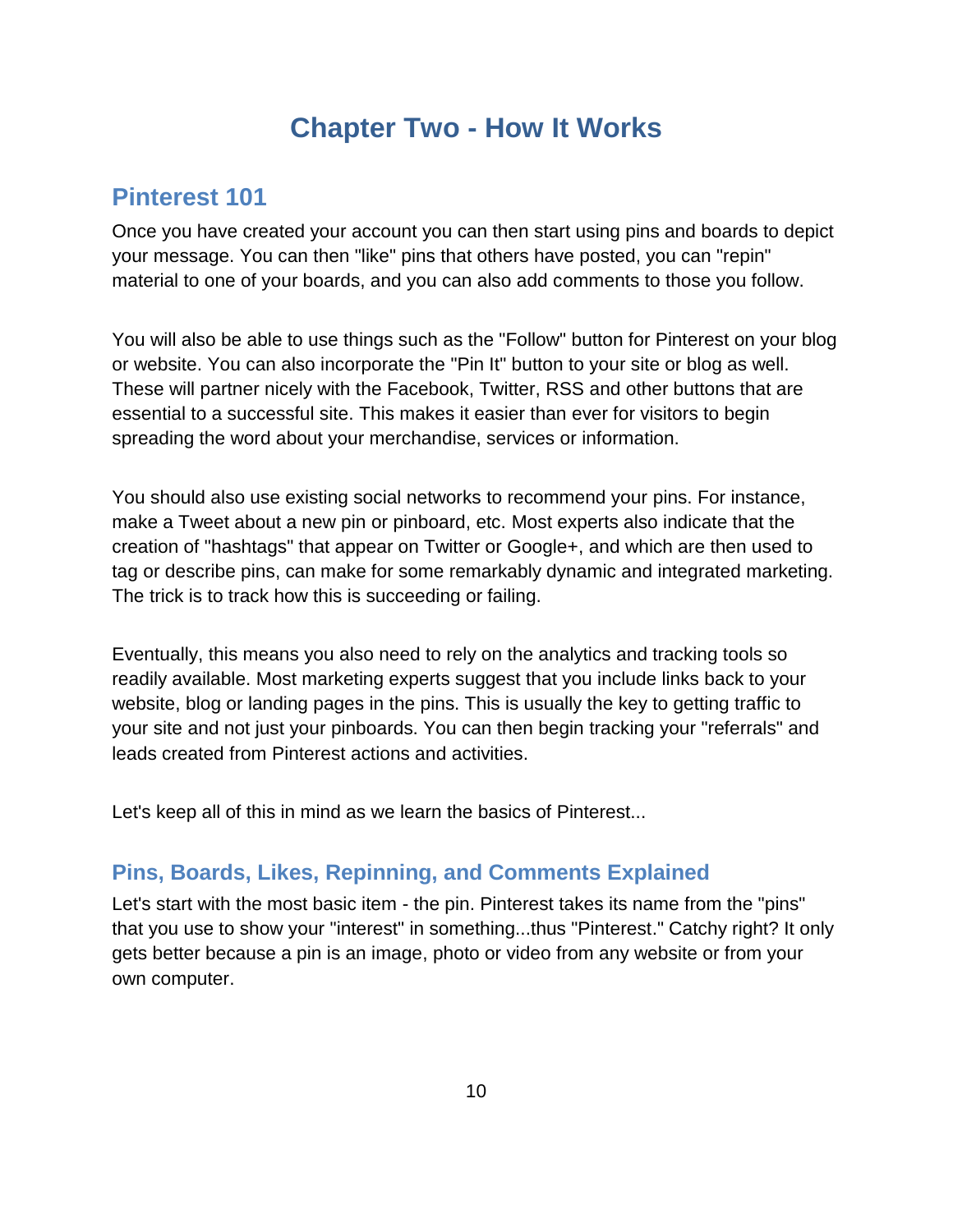#### <span id="page-11-0"></span>**Pins**

Pinterest prefers that their users rely on their "drag and drop" bookmarklet tool, but there are many other free tools that allow you to pin items as well. Either way, all pins appear with embedded links back to their original sites. Thus, no sales ever occur at the Pinterest site, but the links for the images can take someone to the website or blog where an item, service, or idea is available.

Pinterest does have some "best practices" suggestions that all users should follow. They include recommendations to always pin from the original source or from permalinks and to give credit in the description. They also suggest being "thoughtful" when writing the pin description.

Though there are many "easy pinning" tools becoming available as browser extensions, the Pinterest site provides the bookmarklet that you just drag and drop to your toolbar. With this, you can simply see an image you want and click the button on the browser. This opens a page that shows all of the "pinnable" imagery on that page. You can then select the image desired, identify which of your pinboards it has to be attached to, type the description, add tags, and even choose if you want to share this new pin on your Facebook or Twitter accounts.

At this point, we should also add that your followers are going to be able to opt to do two different things when they choose to follow you. They can elect to receive updates of new pins on individual boards OR they can receive word when any new pins are added to your entire account. This means that you do have to be thoughtful and organized in terms of pinboard creation if you want the appropriate viewer to receive word of new items.

This takes us to the concept of pinboard creation and organization.

#### <span id="page-11-1"></span>**Boards**

A board is actually a "set of pins" that are chosen around a theme or topic. For example, you have a blog about baking. You can make pinboards about cupcakes, pies, cakes, breads, meals, etc. There is no limit to the number of pins you tack on each board.

To create a board is simple. You open your account and choose the Add - Add a Board path on the menu. You can then create a title, choose the appropriate category, and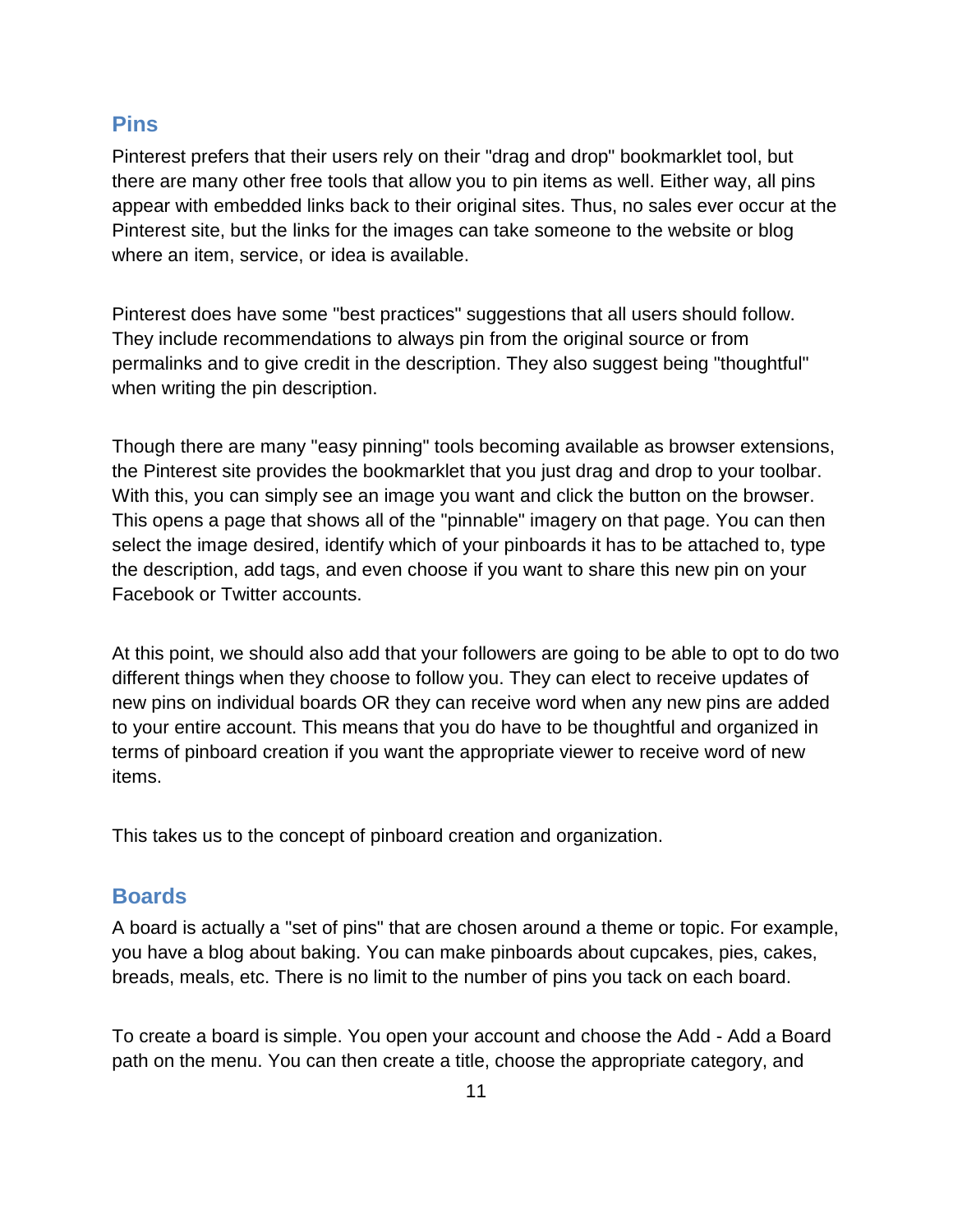select "Create." (You can also create the new pinboard "on the fly" by scrolling down to the bottom of the list and selecting the "Add a Board" command at the time you create a pin online)

Remember that you want to keep the names of the pinboards clear and concise and choose the most appropriate categories to direct interested visitors to your boards easily. This is especially true if you add new pins often.

For instance, let's say you are making your Pinterest pages about baking. You choose the title of "Cupcakes" for a specific board. You would then write the appropriate description, choose who can pin to that board (most people say "Just Me") and then choose the category.

For this pinboard, you would want to be sure that the relevant category is chosen - you can opt for Food and Drink, but if the cupcakes are all wedding related you would want that category instead. Perhaps they are kid-oriented cupcakes? Choose the Kids category instead. When visitors choose that category on the home page, your pin may be one of the first to appear.

Before heading on to the next issue, let's also discuss the option for allowing others to contribute to one of your pinboards. This is actually a good way to create a contest or a user-generated board. For instance, writer Pamela Vaughan points to the popular ModCloth website for its user-generated pinboard and also says:

*"[This] opens up a great opportunity to involve fans and customers in your marketing. Pick out a few of your top fans or customers, and create a board dedicated to their pins. Ask the customer to pin images that showcase the* lifestyle *they enjoy because of your brand. Does your software save them time? Ask them to pin images of things that represent the time they save or the things they can do with that saved time. This is a great way to leverage customer testimonials in a unique and visual way."* (Vaughan, 2012)

And this is a great way to get ideas about your audiences' interests while also making for a dynamic page. Just consider that all of the submitted materials can also be viewed as the wishes, desires and suggestions offered up by your audience! Be sure to monitor such pages to ensure that the quality of the pins matches your message.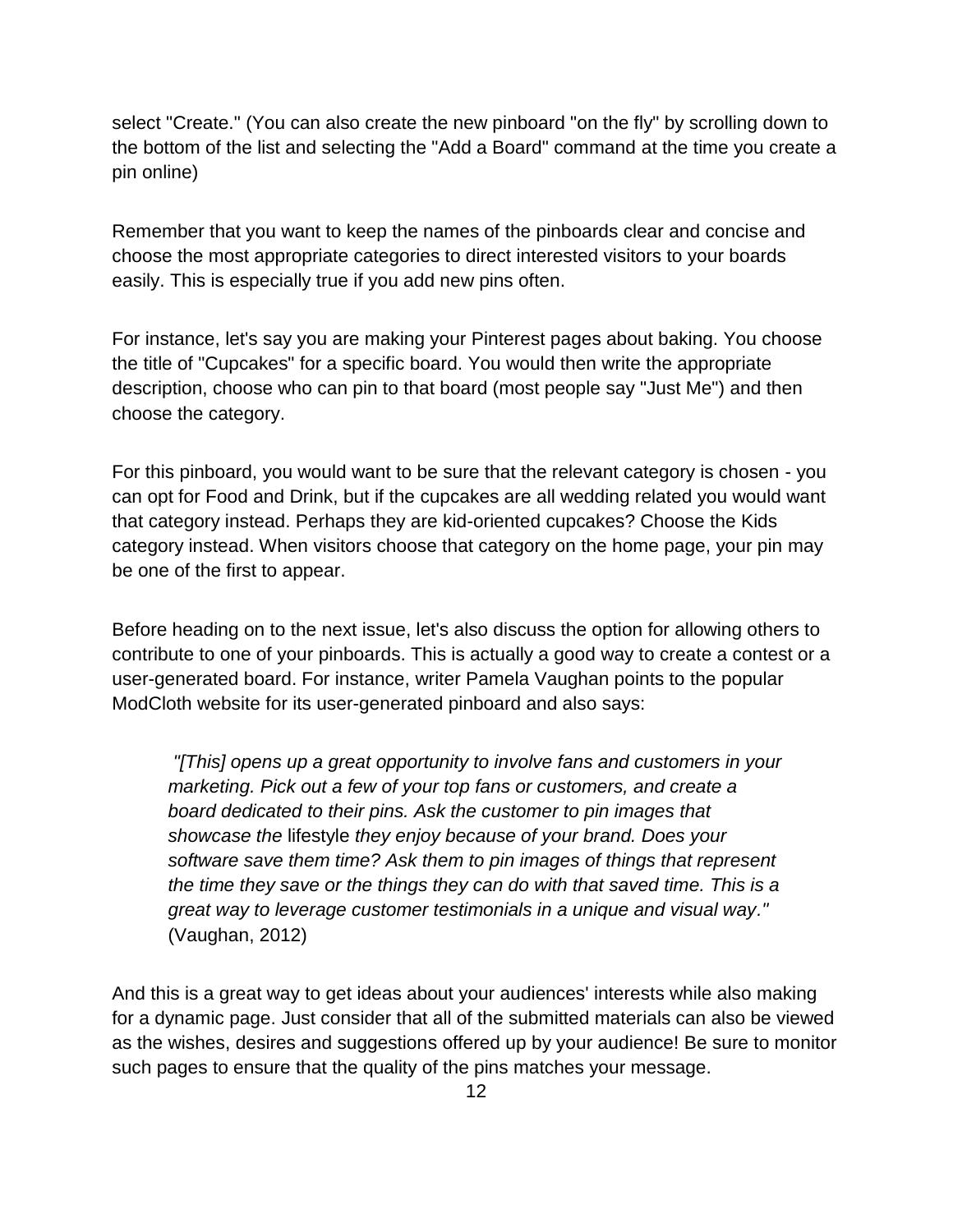Many marketing experts advocate the use of a "contest" that asks Pinterest users to create a pinboard of their own and send a link, but be sure that your contest works within the site's guidelines.

While providing a venue for people to pin interesting and relevant items is a good tactic, you MUST participate in the pinboards of others. This can be done in a few ways which we cover next...

#### <span id="page-13-0"></span>**Likes**

One of the primary areas of confusion for those new to Pinterest is the "Like" and the "Repin" option. Many cannot understand the difference. In short, here is an explanation: when you visit someone's pinboard and see a pin or an entire board that you really like or appreciate, you can hit the "Like" button. This automatically adds that image or board to your profile's "Likes" section, but the images do NOT appear on your boards.

When you opt to "Repin" an image, it provides you with the means of choosing a category and adding it to one or your own pinboards. You can create a new description, add hashtags and links, but the source link of the image is automatically transferred from the original site. This is why it is essential that you follow the "Pin Etiquette" posted on the site because it explains the significance of giving appropriate credit and using the original source.

Is "Liking" the same as "Following"? No. When you follow another Pinterest user, you are asking to be notified in one of two ways: you are either "Following All" of their pins and get a message whenever new pins appear on any of their boards OR you are following a single board and get word when a new pin is added to that one. The Pinterest users you follow appear on your profile, and the users that are following you appear on your pages too.

When you follow someone, you can also alert them to pins that might be of interest. You simply use the drop down list of those you are following from your profile. You can type the @ symbol followed by their name and this opens up a messaging window that lets you give them details of the pin.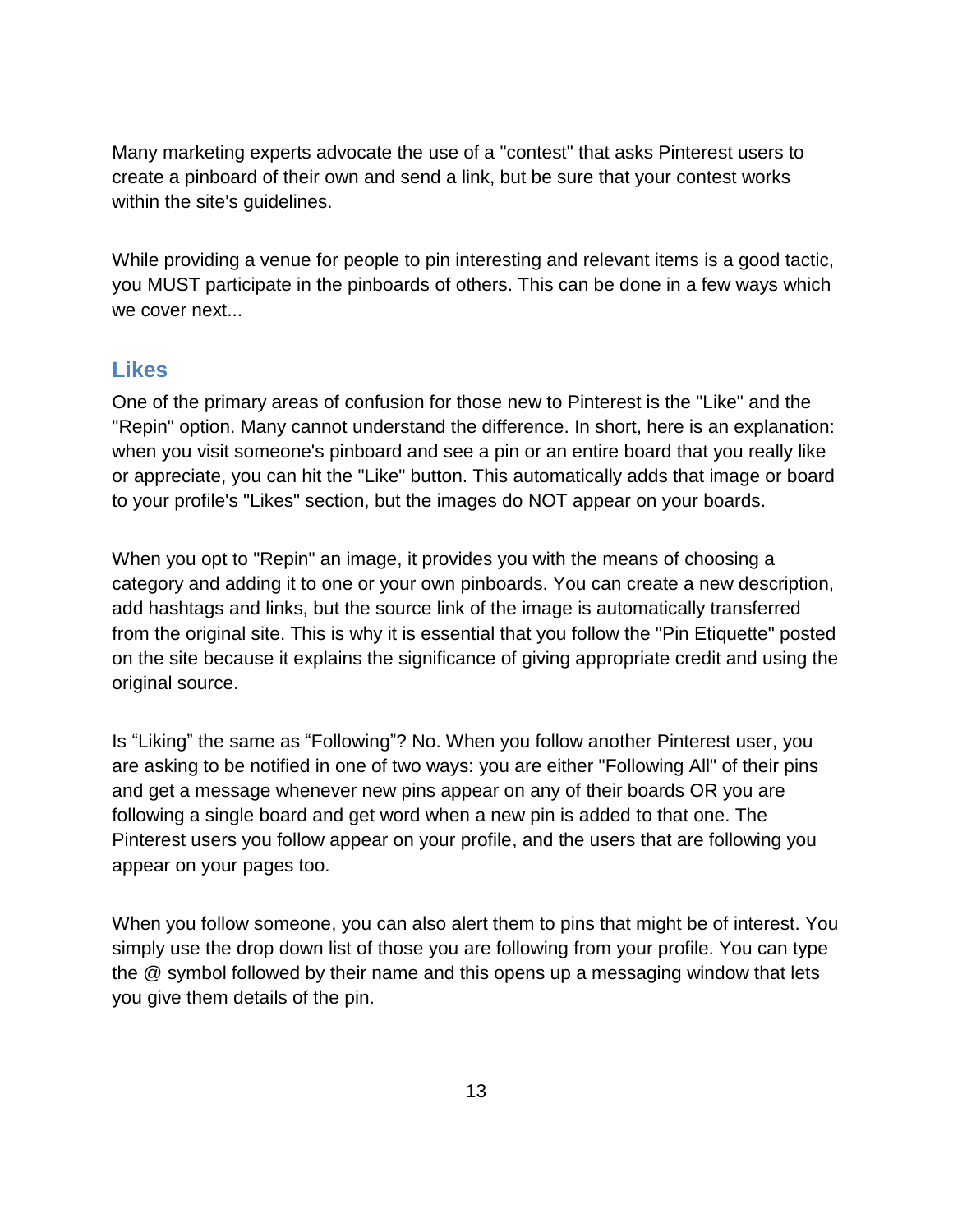#### <span id="page-14-0"></span>**Repinning**

We have just learned that a repin is when you add an image you find while perusing the pinboards on Pinterest. You should know that the Pinterest user from whom you are taking the repin also gets credit for this on your page.

Repinning is actually one of the first activities that you should be doing on Pinterest because it is a strong illustration of the participation that is so essential to your success.

For instance, let's return to the example of the Pinterest user who places an emphasis on baking because they have a website or blog that sells supplies or food. They would be well advised to begin their Pinterest efforts by perusing all of the various baking pages they find and choosing to "repin" images that are relevant or similar to their esthetic, goal, message, etc.

Why? In the next section we explore the reason to follow relevant pinners in your niche, but for now you should understand that your "following," "liking" and "repinning" gives you "return interest."

The people who enjoy a set of pinboards at one location are going to see that you have an interest in the same materials and will pay a visit to you as well. Don't forget that all repinned items have their source links and credit. Thus, if you get a few of the Pinterest users with similar or related pinboards to repin your images, it is going to lead to more and more traffic.

Of course, you can also use the classic blogging and forum technique of "commenting" to begin developing an audience.

#### <span id="page-14-1"></span>**Comments**

Pinterest allows its users to comment on all pins. You can either hover over a thumbnail to view it and engage the "Comment" button or you can view the image in full size and comment in the area below the image.

Comments are great for involving fellow Pinterest users in a dialogue, but are also good tools for creating a following. Be sure to never use any comment as a blatant form of self-promotion but simply as a way of demonstrating your mutual interest and appreciation for the information, imagery, or photo pinned.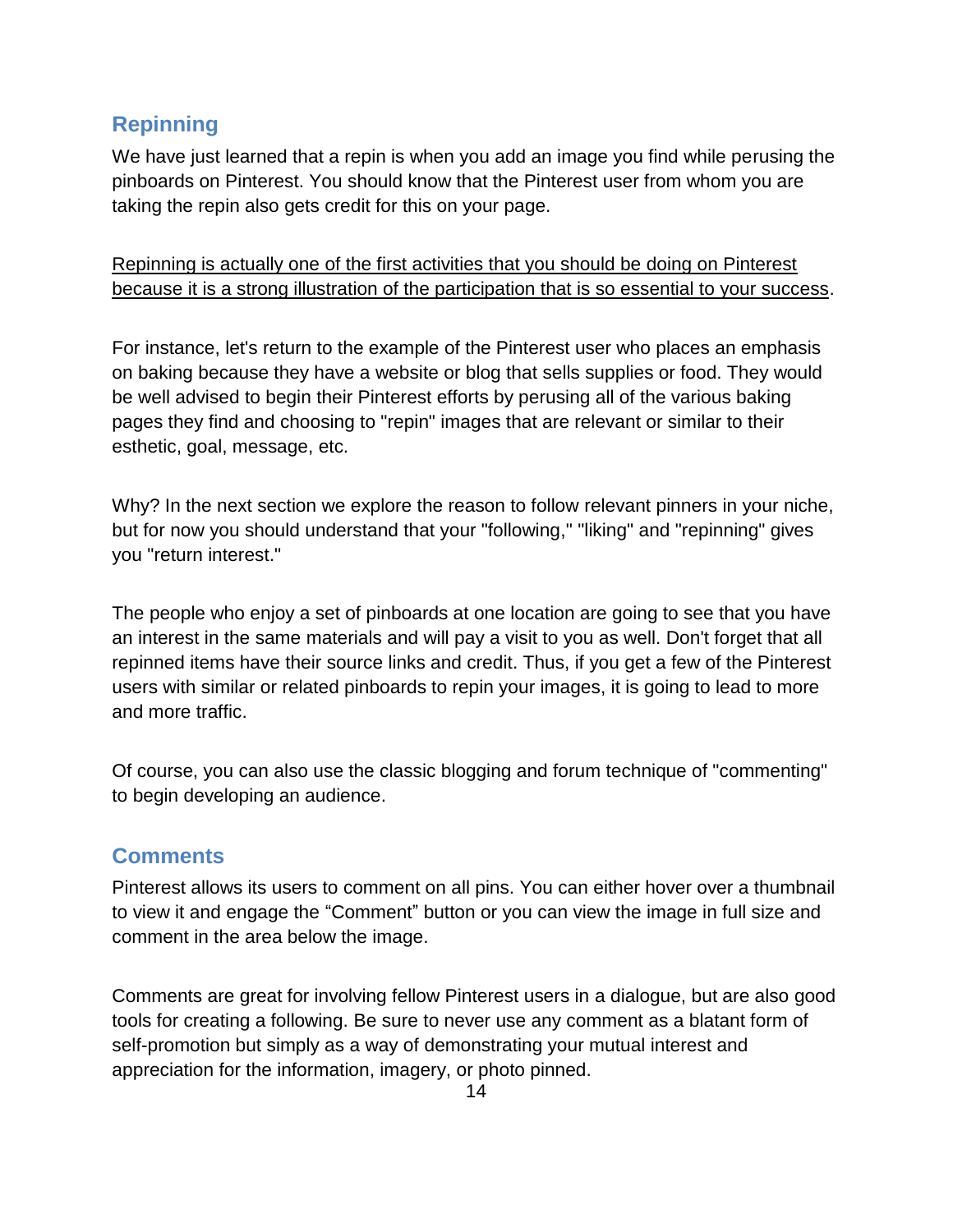## <span id="page-15-0"></span>**Some Final Comments**

Before we close out this chapter and move on to some specific approaches, we'd like to also add some notes about the lesser known activities that can boost results and traffic from Pinterest. These include:

- Video content Pinterest users can always pin videos as well as images. The thing is to make them relevant, interesting and dynamic. Be sure to use the appropriate descriptions and tags that ensure the material is easily found and generates the sort of results desired. For example, if you are making a "how to" for cupcake decoration, be sure that there is a call to action at the end that directs viewers to the blog or site.
- Use Tools We already looked at some of the browser tools, but also consider:
	- o Pinterest Pin It button for your WordPress powered blogs, or the Pin It On Pinterest button that can be placed on individual posts for complete control of WordPress content.
	- o There is also the Wisestamp Pinterest Email app that puts a Pinterest Follow Me button on your email signature.
	- o There is an official iPhone app for Pinterest users, and many more on the horizon.
- Hashtags We did already mention them but they do need to be reinforced as a great "cross venue" marketing tool. When pinning a video or image simply use the hashtag for your Twitter campaign in the description and monitor the results.
- Use Links It is completely acceptable to use links back to a website or blog within the pin descriptions. You can even insert links to landing pages for sales or tracking if you want. This is probably the number one method for direct traffic to the site and for creating leads.
- Consider Collecting and Curating If you really want to become a Pinterest resource for your audience, remember that it is all about the lifestyle and not the product. That means finding subjects for which you can be the expert. Then create the pinboards that are a constant resource for your audience. For instance, the baker with a blog or website could create pinboards that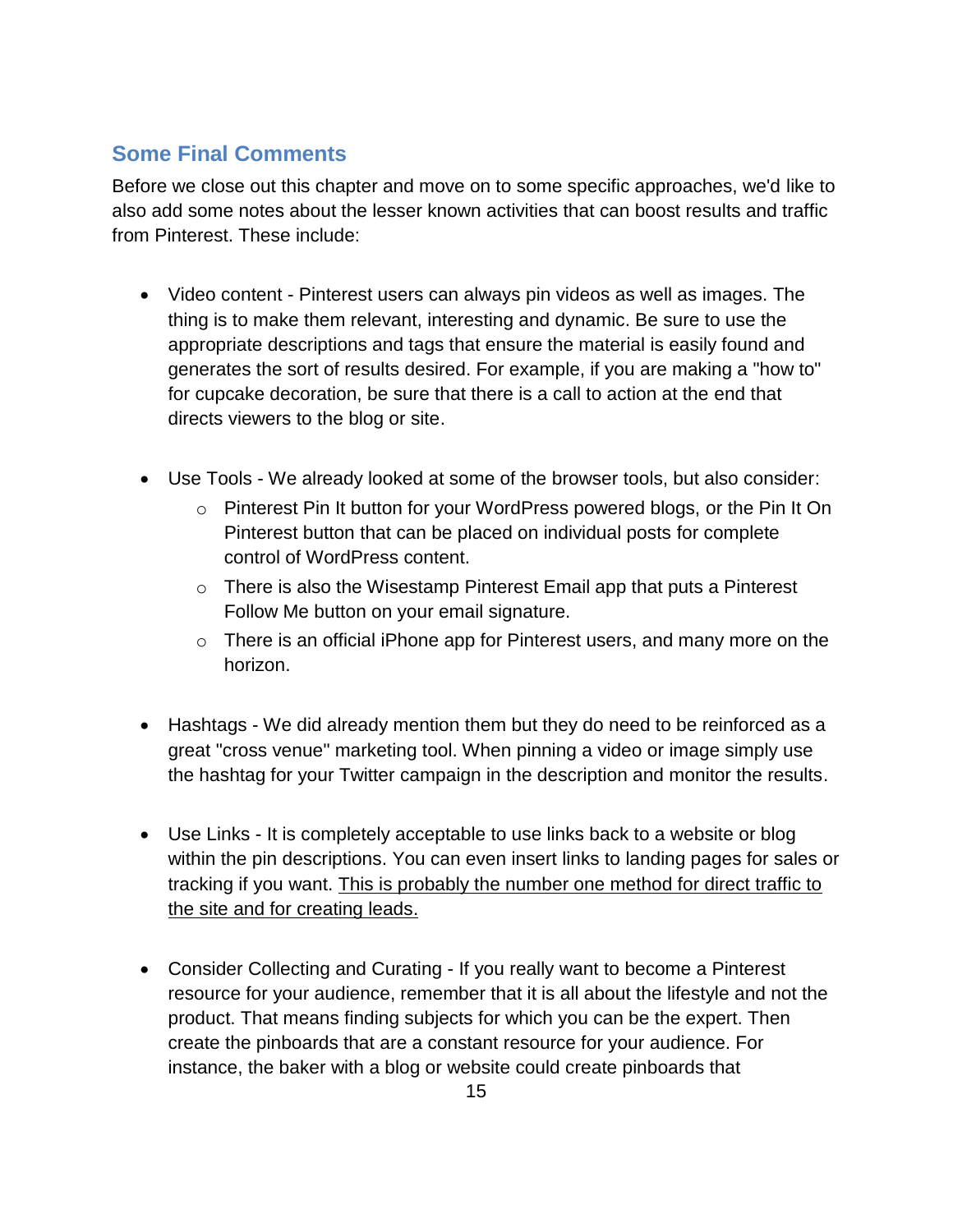demonstrate unique methods for making bread, unusual flours, etc. The goal here is to become an expert and to create a pinboard that is considered a "go to" destination.

 Use data, charts and "infographics" - If there is one place on the Internet where the development and use of infographics will pay off it is going to be Pinterest. The data shows that this is a very popular method for conveying information in general, but it is also one of the most commonly repinned varieties of material on Pinterest as well. This means that you can begin gathering a nice assortment of infographics or tables of data that relates directly to your business or industry and then use them to create a pinboard that is a very "hot topic" for your industry or area of expertise.

You now have all of the details that you need to begin using Pinterest. We suggest you make some plans that are in line with any pre-existing marketing efforts through Twitter, Facebook, YouTube or other social networks. By integrating pins with other tactics, you are giving yourself a serious edge and really beginning to understand your audience and market. For example, when you pin an item and alert your Twitter and Facebook viewers, you are also going to enjoy the benefits that come from repinning these materials too!

Let's take some time now to explore some specific issues relating to your Pinterest activities and how you can use existing networks and knowledge to strengthen your results.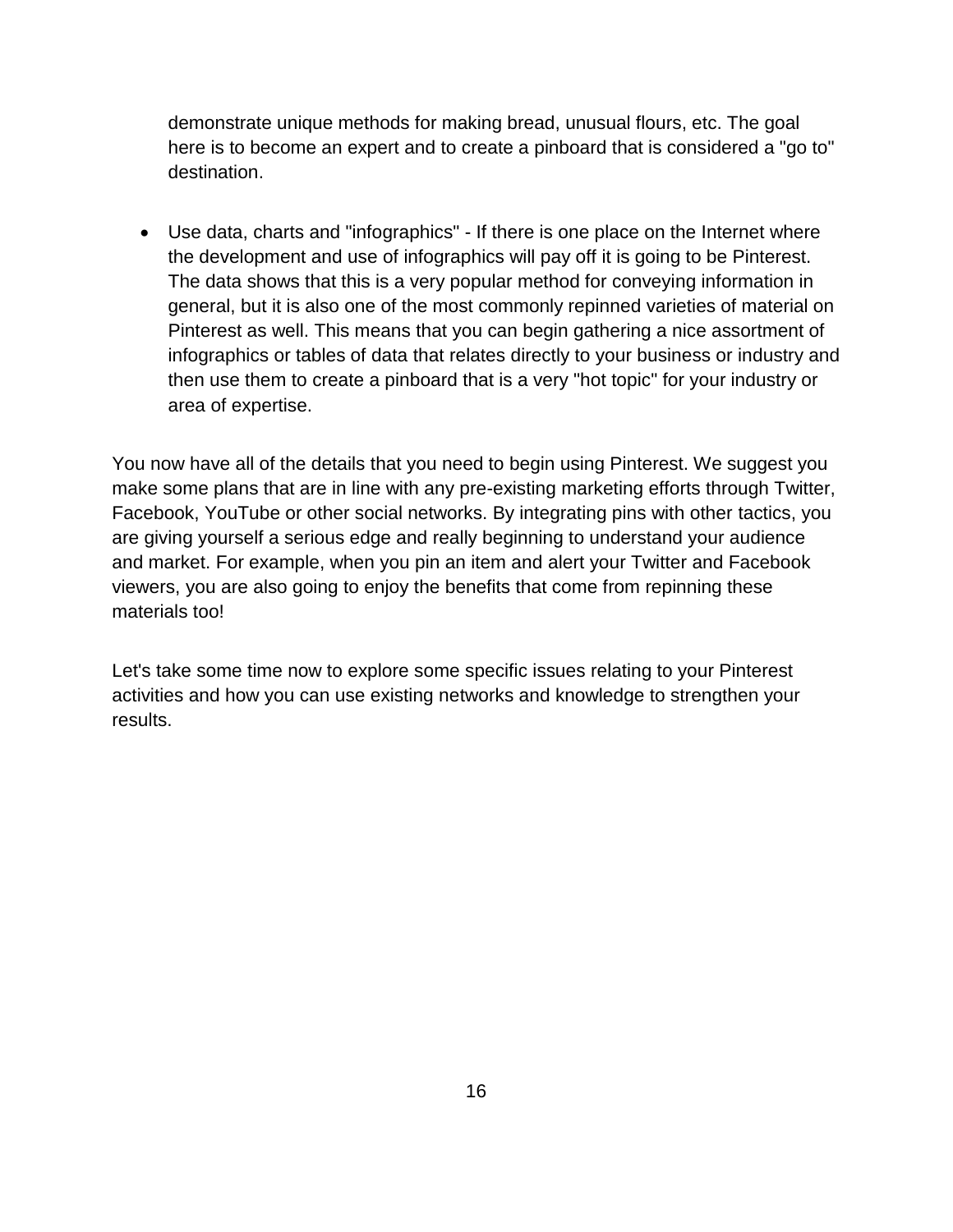## **Chapter Three - Using Pinterest Fully**

## <span id="page-17-1"></span><span id="page-17-0"></span>**The Importance of Inviting Your Friends**

Now that know what Pinterest is, how it works, and the ways you might use it for marketing and traffic creation, we need to take a step back and explain some of the proverbial "pros and cons" for its use.

For example, we are about to look at the use of Pinterest in conjunction with your Facebook and Twitter accounts. Though you will often read that you just need to use these venues to announce Pinterest activities, you do need to consider a few things in advance...

#### <span id="page-17-2"></span>**You Already Have a Market If You Have Facebook or Twitter**

Yes, you really do have a market if you use Facebook and Twitter, but the issue is whether the market is valid. For instance, Facebook is often a way for people to communicate with friends, family and colleagues, but not necessarily the best venue for driving traffic to a website.

Because the Pinterest site does not currently have a means of linking your account to a Facebook business page, it means that all of your notices and efforts will go only to the Timeline or profile Wall. Do you want this? Will this help the blog or website? If not, limit the use of something like Facebook to posts about new pins or to posts about new blogs that then give a link to the Pinterest pinboard relating to the subject.

Remember that Facebook is going to allow all of your friends to "Like" or "Share" the materials you post, and that means it is worth the effort to determine the best way to use it to your benefit.

Twitter is a bit different because it doesn't have any sort of designation between business and general usage. It is up to you to choose the appropriate email account when registering (remember that we indicated the need to choose the email you use for any business related activities you do on Twitter) and to then allow posts to appear. This is done by clicking the "On" button next to the "Link to Twitter" area on the registration page.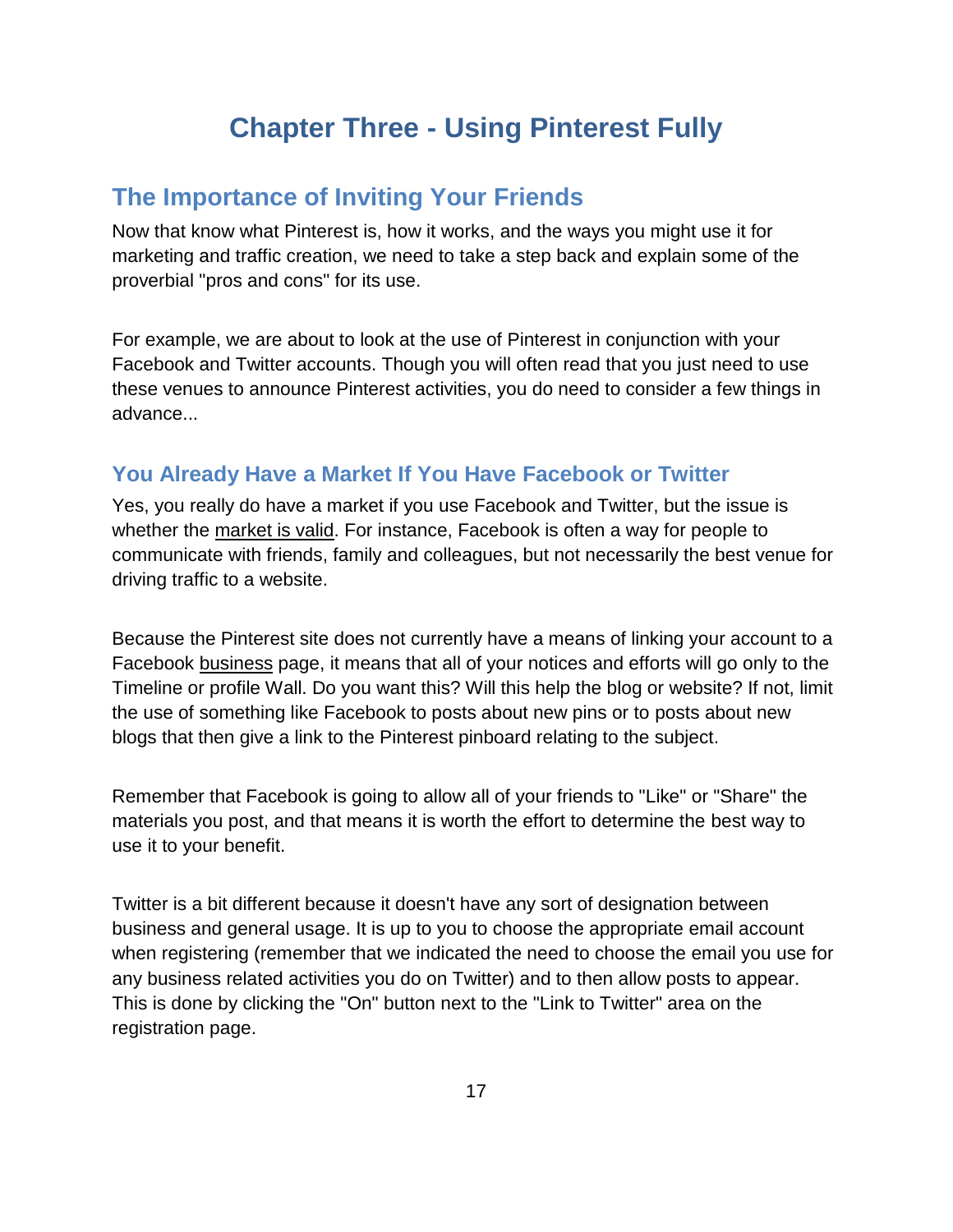Again, Twitter followers can "Retweet" your posts and spread the word about your pins and pinboards.

The next way to be sure that "word of mouth" is working in your favor is through the following of relevant pinners...

#### <span id="page-18-0"></span>**Following Relevant Pinners In Your Niche**

Before you begin pinning and trying to use the site in your favor, you have to do some tactical browsing. Your goal is to begin finding the other Pinterest users who are pinning materials relevant to your cause.

You must then begin following them and doing all of the activities that will benefit your account. For instance, that baker we have been referring to throughout this guide might follow oven manufacturers, makers of baking supplies, fellow bakers, cookbook authors, food companies, and more. Any of these pinners may find some of the baker's pins relevant and comment, like, or repin them. This enhances and enlarges the audience and increases the chances for more traffic to the website or blog.

Always keep in mind that the goal of the activities on Pinterest is not to sell anything but to generate interest by demonstrating that a certain lifestyle is going to be nurtured and fostered through your pins and pinboards.

Remember that the mission of the site is to connect people through shared tastes and interests. Thus, if you have identified your audience or market, and begin to understand them more through the visuals presented in the many pinboards, you can really begin to follow the most beneficial groups, businesses, and individuals.

You can also use the knowledge that you have gleaned from your Pinterest activities to begin creating original material to pin.

#### <span id="page-18-1"></span>**How to Pin Original Content**

Here's the thing about blogs...even when they are beautifully written they don't garner as much attention as they do when they are well illustrated with graphics, videos and photographs. So, that means that you will want to use the same gorgeous images that you use in your blogs or website to enhance your related pinboards.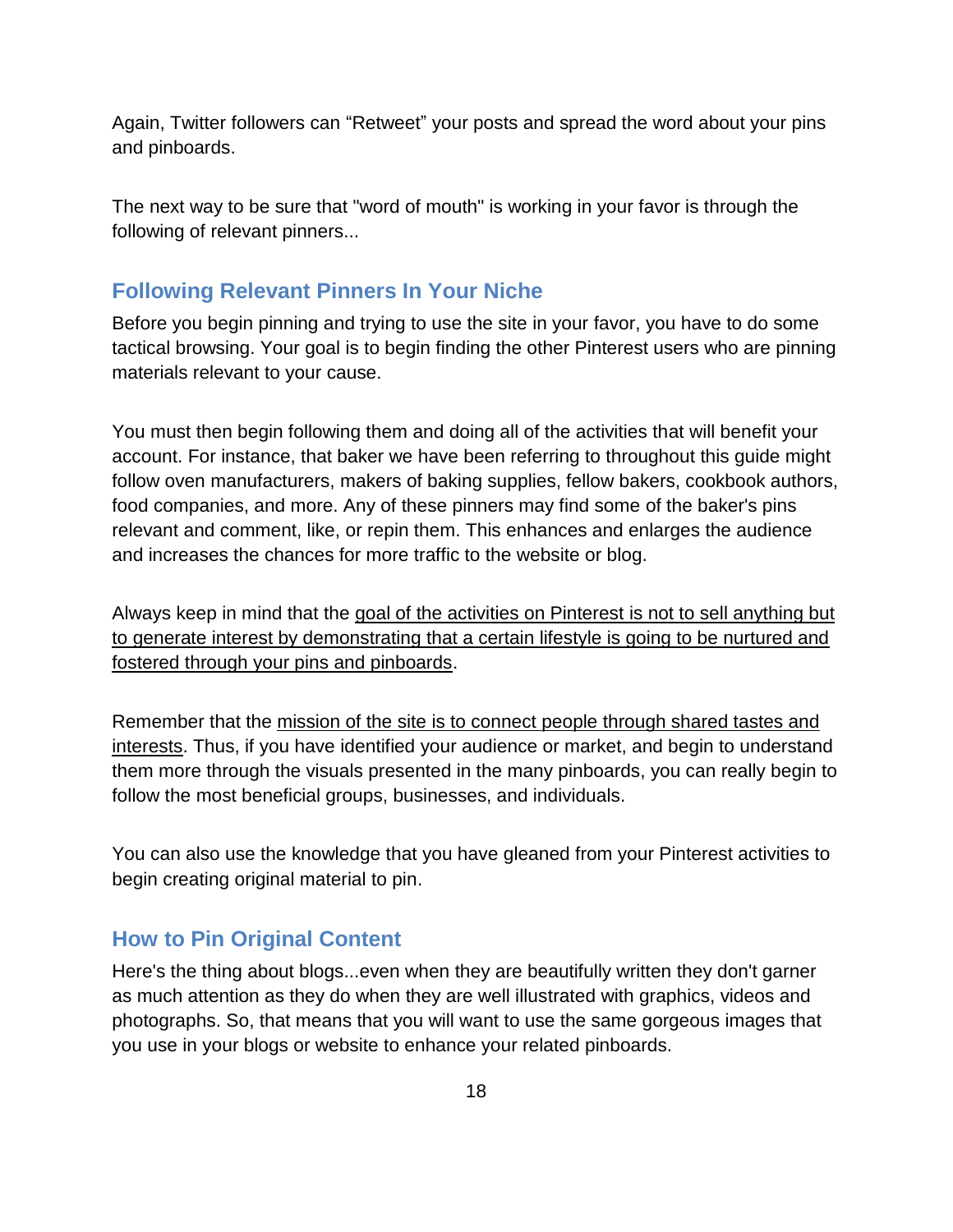When you tag the images correctly, put them into the appropriate categories and post them with strong links, you are going to find that they are well received and popular.

Here's the simplest way to pin your original materials:

- 1. Create and format the materials according to the highest standards possible. Whether you are making a video, designing an infographic, or shooting a photograph you have to be certain that the quality is impeccable.
- 2. Post this image to your website or blog.
- 3. Use the Pin It bookmarklet tool to add the images directly from your site. In this way, there are never any doubts about the original source being cited and the links taking everyone back to your original pages. Be sure to tag and describe the images or items in the most beneficial ways as well.

Because original materials will be coming from a website or blog, your analytics may be a bit confusing. Be sure to keep an organized log of which images you are using and which of your marketing campaigns they are applied to.

For example, you have an image of some ornately decorated cupcakes. You put them on a blog in order to market your newest eBook about small cake decorating. If you are using the same image on Facebook, Twitter, and other sites, you might become a bit confused about the success rate of that image on a site like Pinterest. It is up to you to keep track of the images, names, tags, etc, and then use analytics to track success.

#### <span id="page-19-0"></span>**How to Track Success Of Pins**

There are so many ways to obtain analytics that we cannot suggest a single approach. What we can tell you is that you absolutely must track the results.

Google Analytics will allow anyone to track the clicks from the "Pin It" button that Pinterest provides, but you should be also aiming to gather the following data through your analytics programs:

- Which links back to the website/landing page/blog were most effective?
- Which links created referrals and leads from Pinterest?
- The impact of repinning? Following? Commenting? Liking?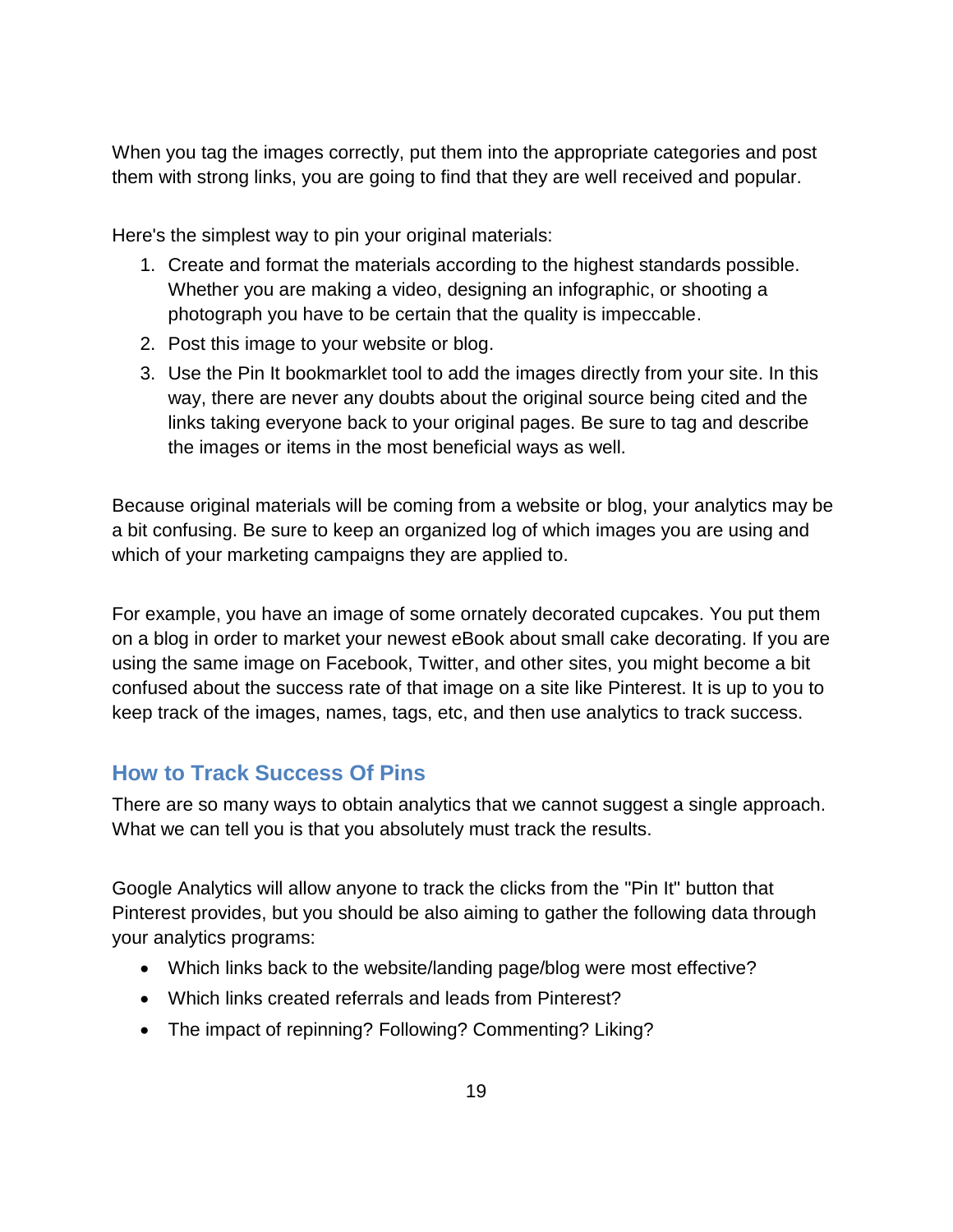You can also turn to the "Pinclout" site that lets users create free accounts and which then analyzes their influence in the Pinterest environment. It gives a general score that is determined by everything from pins and repins to comments and more. It is a simple and fast way to discover which materials are the most effective.

There is also "Pinpuff" which tells you "How much your account is worth...your reach, activity and virility scores." (Vaughan, 2012).

Marketing experts will also appreciate access to the "Pintics" site that allows them to learn about their traffic and the sales that a Pinterest account might be generating. (At the time this guide went to press, the Pintics site was still in beta testing)

Okay! That about does it in terms of the information that you need to have in front of you in order to succeed with Pinterest. Before we bring this guide to a close, however, we'll take a quick look at one website that is getting tons of traffic thanks to their Pinterest activities...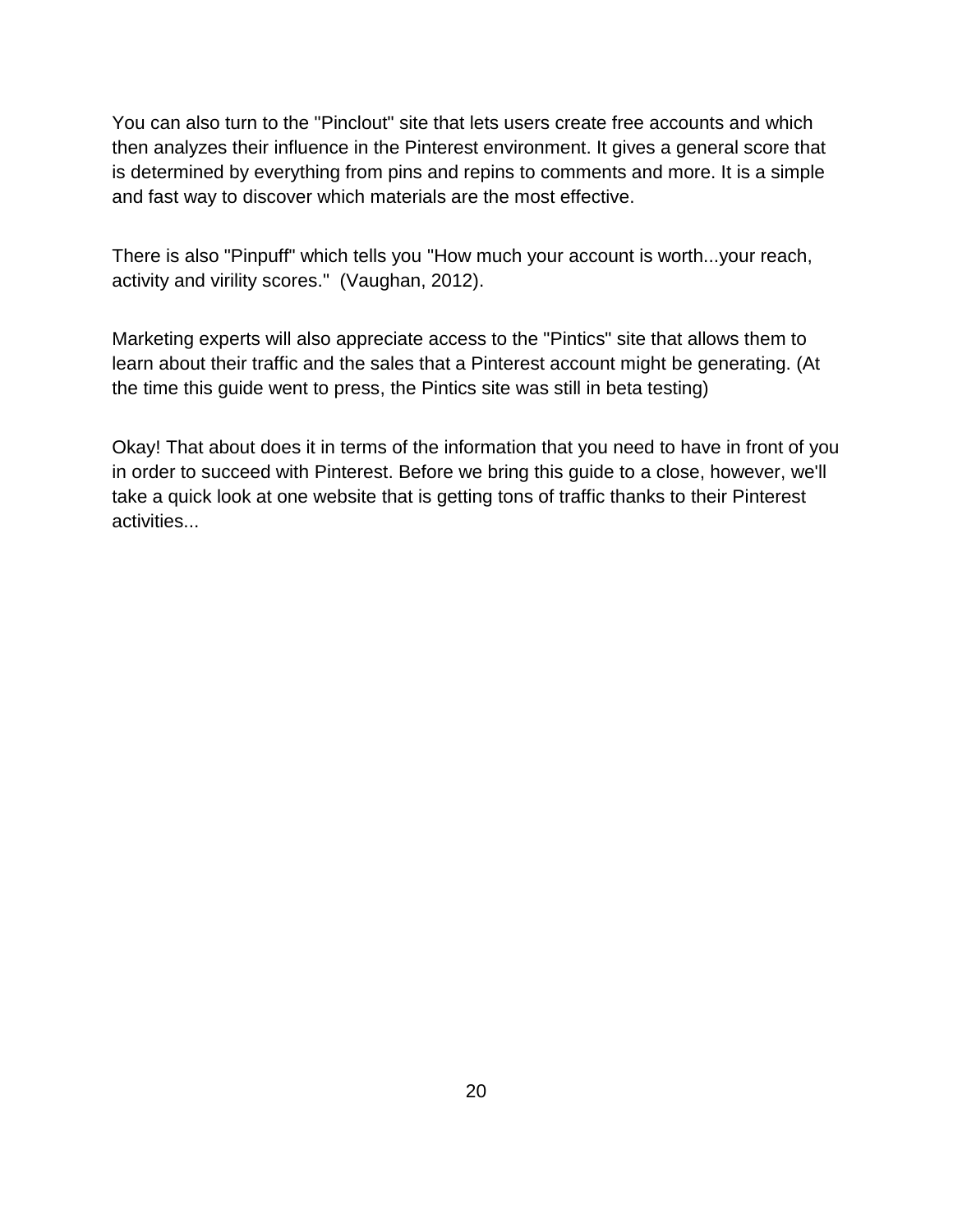# **Chapter Four - Proof**

## <span id="page-21-1"></span><span id="page-21-0"></span>**Epicurious.Com**

Throughout this guide, we have mentioned ways that you can use Pinterest as a crossvenue tactic. In other words, it can be part of a multi-site marketing approach that integrates a few social networks with website and blog options as well. This is usually referred to under a modern term - content marketing.

Fundamentally, anyone using Pinterest is going to need a content marketing strategy to ensure that they are using all resources in the most appropriate manner. For instance, are they using social media to the fullest degree? Will their blog, website, and landing pages all be "in sync" with the stuff appearing in social networks such as Facebook and Pinterest?

Are there multiple "delivery channels" for the content? For instance, if we head back to our example of the baker with the blog or website...do they also make their information available in a way that works with mobile devices, e-Readers, etc?

To give a good example of a site that uses a strong content marketing strategy that includes Pinterest as a key component, let's look at Epicurious.com.

If you head to the Epicurious.com website, you can see that they already have this sort of optimal content marketing strategy in place. What do I mean? Well consider the following:

- 1. You need a recipe for a chocolate cake and visit the site to find one.
- 2. You get an organized list of results with consumer feedback and ratings.
- 3. You choose a "four fork rated" recipe and find that you could save the recipe to an online recipe box, share it, like it in Pinterest and other networks and send the shopping list to a mobile phone.

How does this demonstrate the value of Pinterest? Think of the circle of communication going on here.

• The person who clicks the "Pin It" link on the site is going to automatically be able to share this interest with their social networks as well because Pinterest allows that option.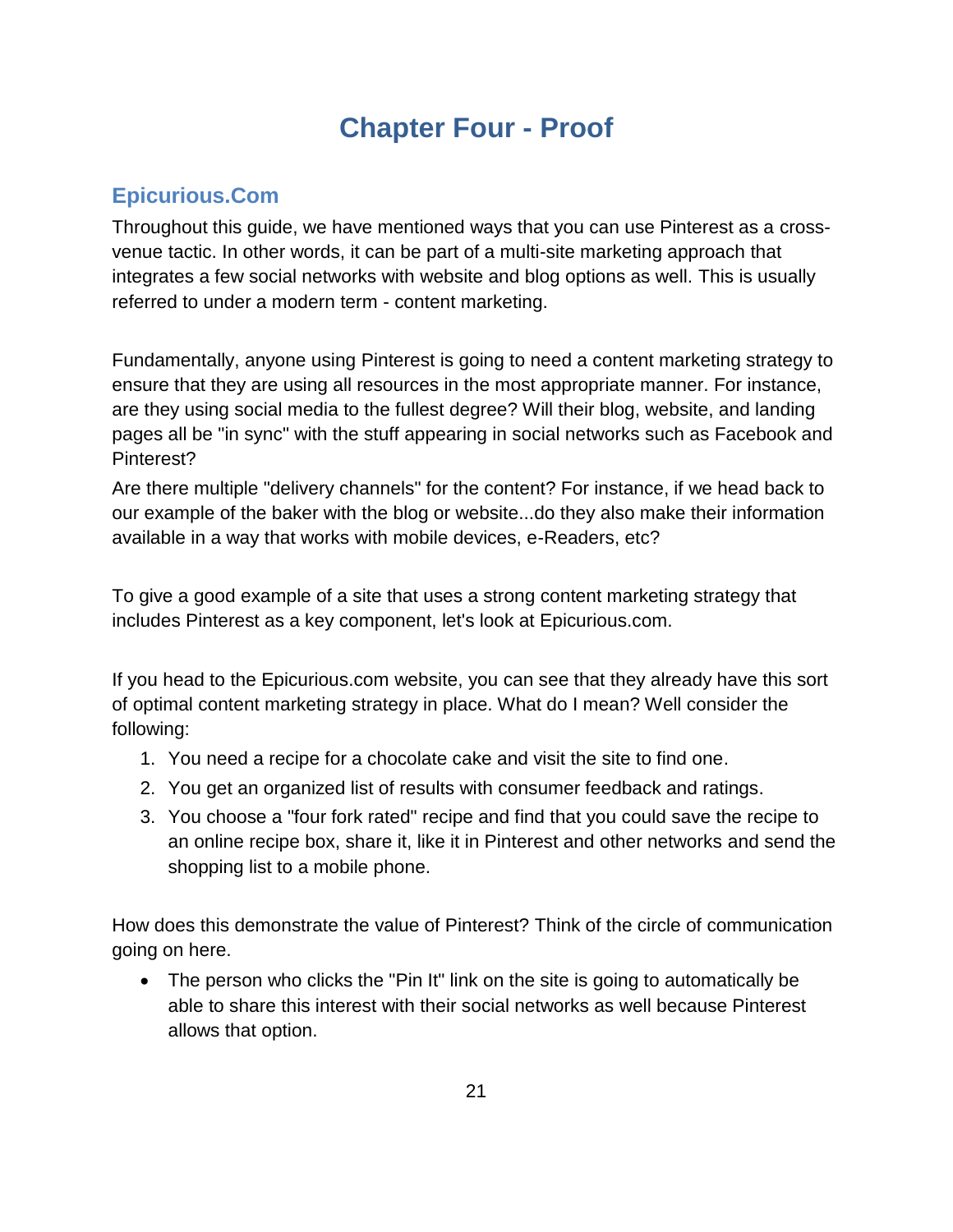- This means that the link will appear on their Timeline or as a Tweet. People will then be able to click through to the Pinterest board to explore what is posted there.
- If the pinner has developed pinboards that are relevant to their viewer's interest it is likely that they will follow the embedded inks to the landing page, website or blog for further information. They might also add their content to any of the social networks.
- This single pin might allow the individual to get a batch of new leads, new followers, or new "likes" that continually attract the attention of anyone with similar tastes and interests.

Pinterest is just a new facet of the developing "wheel" that is modern marketing and online sales. If you want to learn more about your audience and to begin dramatically expanding your reach, Pinterest boards are a "must."

We wish you the best of luck and are sure you are going to have a great time building your pinboards and using them to drive all kinds of relevant and valuable traffic to your website! Good luck and happy pinning!